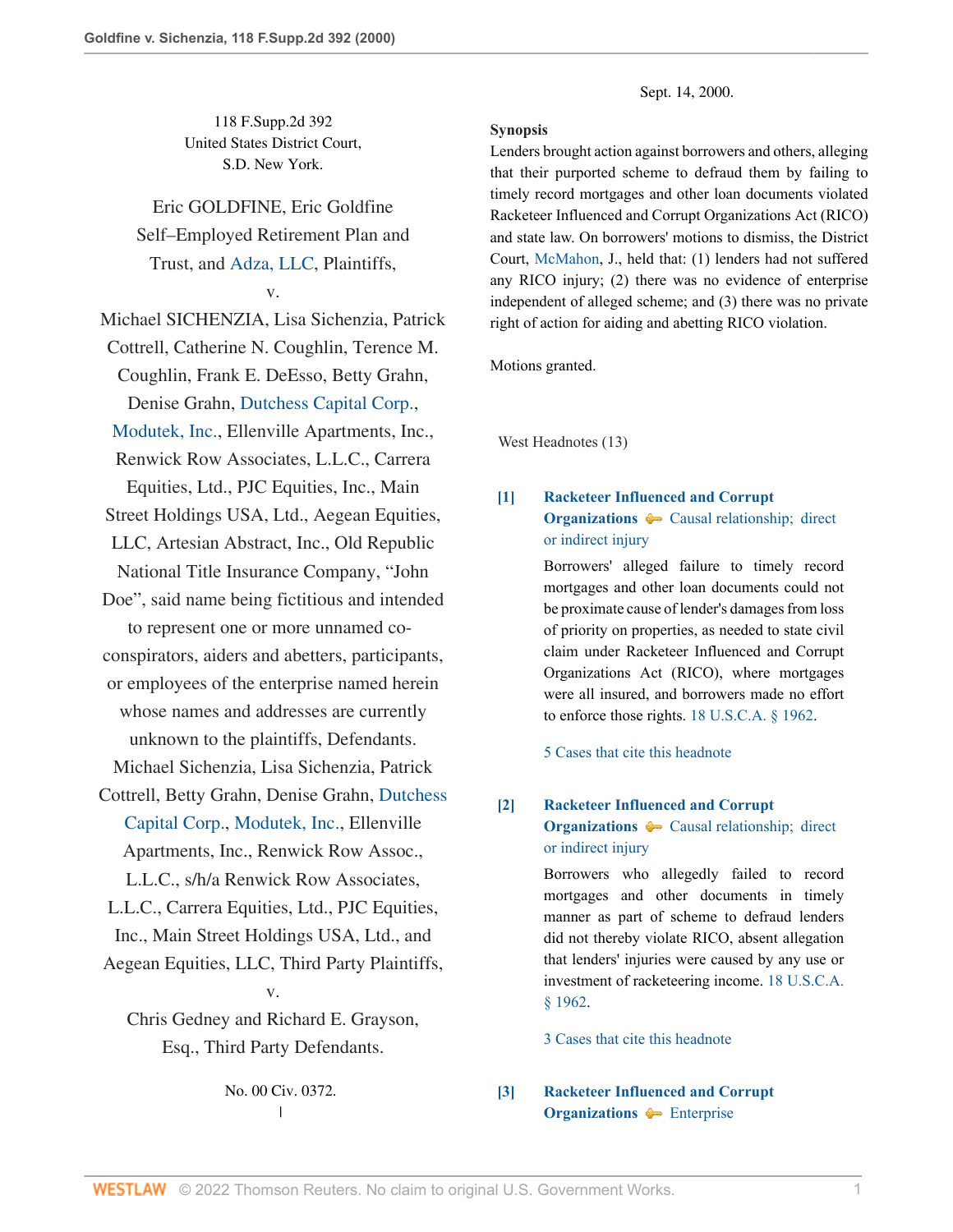To state claim under RICO, plaintiff must allege and prove existence of enterprise that is separate and distinct from alleged pattern of racketeering activity. [18 U.S.C.A. § 1962.](http://www.westlaw.com/Link/Document/FullText?findType=L&pubNum=1000546&cite=18USCAS1962&originatingDoc=Ib2410cc053d411d9b17ee4cdc604a702&refType=LQ&originationContext=document&vr=3.0&rs=cblt1.0&transitionType=DocumentItem&contextData=(sc.UserEnteredCitation))

[24 Cases that cite this headnote](http://www.westlaw.com/Link/RelatedInformation/DocHeadnoteLink?docGuid=Ib2410cc053d411d9b17ee4cdc604a702&headnoteId=200057129800320200709091537&originationContext=document&vr=3.0&rs=cblt1.0&transitionType=CitingReferences&contextData=(sc.UserEnteredCitation))

<span id="page-1-0"></span>**[\[4\]](#page-7-1) [Racketeer Influenced and Corrupt](http://www.westlaw.com/Browse/Home/KeyNumber/319H/View.html?docGuid=Ib2410cc053d411d9b17ee4cdc604a702&originationContext=document&vr=3.0&rs=cblt1.0&transitionType=DocumentItem&contextData=(sc.UserEnteredCitation)) [Organizations](http://www.westlaw.com/Browse/Home/KeyNumber/319H/View.html?docGuid=Ib2410cc053d411d9b17ee4cdc604a702&originationContext=document&vr=3.0&rs=cblt1.0&transitionType=DocumentItem&contextData=(sc.UserEnteredCitation))**  $\bullet$  [Separateness from](http://www.westlaw.com/Browse/Home/KeyNumber/319Hk38/View.html?docGuid=Ib2410cc053d411d9b17ee4cdc604a702&originationContext=document&vr=3.0&rs=cblt1.0&transitionType=DocumentItem&contextData=(sc.UserEnteredCitation)) [predicate acts, pattern, or persons](http://www.westlaw.com/Browse/Home/KeyNumber/319Hk38/View.html?docGuid=Ib2410cc053d411d9b17ee4cdc604a702&originationContext=document&vr=3.0&rs=cblt1.0&transitionType=DocumentItem&contextData=(sc.UserEnteredCitation))

> If sole purpose of alleged enterprise is to perpetrate alleged fraud, there can be no "enterprise" for RICO purposes. [18 U.S.C.A. §](http://www.westlaw.com/Link/Document/FullText?findType=L&pubNum=1000546&cite=18USCAS1962&originatingDoc=Ib2410cc053d411d9b17ee4cdc604a702&refType=LQ&originationContext=document&vr=3.0&rs=cblt1.0&transitionType=DocumentItem&contextData=(sc.UserEnteredCitation)) [1962](http://www.westlaw.com/Link/Document/FullText?findType=L&pubNum=1000546&cite=18USCAS1962&originatingDoc=Ib2410cc053d411d9b17ee4cdc604a702&refType=LQ&originationContext=document&vr=3.0&rs=cblt1.0&transitionType=DocumentItem&contextData=(sc.UserEnteredCitation)).

[9 Cases that cite this headnote](http://www.westlaw.com/Link/RelatedInformation/DocHeadnoteLink?docGuid=Ib2410cc053d411d9b17ee4cdc604a702&headnoteId=200057129800420200709091537&originationContext=document&vr=3.0&rs=cblt1.0&transitionType=CitingReferences&contextData=(sc.UserEnteredCitation))

## <span id="page-1-1"></span>**[\[5\]](#page-7-2) [Racketeer Influenced and Corrupt](http://www.westlaw.com/Browse/Home/KeyNumber/319H/View.html?docGuid=Ib2410cc053d411d9b17ee4cdc604a702&originationContext=document&vr=3.0&rs=cblt1.0&transitionType=DocumentItem&contextData=(sc.UserEnteredCitation)) [Organizations](http://www.westlaw.com/Browse/Home/KeyNumber/319H/View.html?docGuid=Ib2410cc053d411d9b17ee4cdc604a702&originationContext=document&vr=3.0&rs=cblt1.0&transitionType=DocumentItem&contextData=(sc.UserEnteredCitation))**  $\blacklozenge$  [Banks or other financial](http://www.westlaw.com/Browse/Home/KeyNumber/319Hk43/View.html?docGuid=Ib2410cc053d411d9b17ee4cdc604a702&originationContext=document&vr=3.0&rs=cblt1.0&transitionType=DocumentItem&contextData=(sc.UserEnteredCitation)) [institutions](http://www.westlaw.com/Browse/Home/KeyNumber/319Hk43/View.html?docGuid=Ib2410cc053d411d9b17ee4cdc604a702&originationContext=document&vr=3.0&rs=cblt1.0&transitionType=DocumentItem&contextData=(sc.UserEnteredCitation))

Borrowers' alleged scheme to defraud lenders by failing to timely record mortgages and other loan documents was not "enterprise" under RICO, absent allegation of concerted activity by borrowers independent of predicate acts themselves. [18 U.S.C.A. § 1962](http://www.westlaw.com/Link/Document/FullText?findType=L&pubNum=1000546&cite=18USCAS1962&originatingDoc=Ib2410cc053d411d9b17ee4cdc604a702&refType=LQ&originationContext=document&vr=3.0&rs=cblt1.0&transitionType=DocumentItem&contextData=(sc.UserEnteredCitation)).

[1 Cases that cite this headnote](http://www.westlaw.com/Link/RelatedInformation/DocHeadnoteLink?docGuid=Ib2410cc053d411d9b17ee4cdc604a702&headnoteId=200057129800520200709091537&originationContext=document&vr=3.0&rs=cblt1.0&transitionType=CitingReferences&contextData=(sc.UserEnteredCitation))

## <span id="page-1-2"></span>**[\[6\]](#page-9-0) [Racketeer Influenced and Corrupt](http://www.westlaw.com/Browse/Home/KeyNumber/319H/View.html?docGuid=Ib2410cc053d411d9b17ee4cdc604a702&originationContext=document&vr=3.0&rs=cblt1.0&transitionType=DocumentItem&contextData=(sc.UserEnteredCitation)) [Organizations](http://www.westlaw.com/Browse/Home/KeyNumber/319H/View.html?docGuid=Ib2410cc053d411d9b17ee4cdc604a702&originationContext=document&vr=3.0&rs=cblt1.0&transitionType=DocumentItem&contextData=(sc.UserEnteredCitation))**  $\rightarrow$  [Association with or](http://www.westlaw.com/Browse/Home/KeyNumber/319Hk50/View.html?docGuid=Ib2410cc053d411d9b17ee4cdc604a702&originationContext=document&vr=3.0&rs=cblt1.0&transitionType=DocumentItem&contextData=(sc.UserEnteredCitation)) [participation in enterprise;  control or intent](http://www.westlaw.com/Browse/Home/KeyNumber/319Hk50/View.html?docGuid=Ib2410cc053d411d9b17ee4cdc604a702&originationContext=document&vr=3.0&rs=cblt1.0&transitionType=DocumentItem&contextData=(sc.UserEnteredCitation))

Mere fact that defendant may have aided in alleged scheme to defraud, even if that aid was intentional, does not give rise to liability under RICO. [18 U.S.C.A. § 1962\(c\)](http://www.westlaw.com/Link/Document/FullText?findType=L&pubNum=1000546&cite=18USCAS1962&originatingDoc=Ib2410cc053d411d9b17ee4cdc604a702&refType=RB&originationContext=document&vr=3.0&rs=cblt1.0&transitionType=DocumentItem&contextData=(sc.UserEnteredCitation)#co_pp_4b24000003ba5)

[4 Cases that cite this headnote](http://www.westlaw.com/Link/RelatedInformation/DocHeadnoteLink?docGuid=Ib2410cc053d411d9b17ee4cdc604a702&headnoteId=200057129800620200709091537&originationContext=document&vr=3.0&rs=cblt1.0&transitionType=CitingReferences&contextData=(sc.UserEnteredCitation))

## <span id="page-1-3"></span>**[\[7\]](#page-9-1) [Racketeer Influenced and Corrupt](http://www.westlaw.com/Browse/Home/KeyNumber/319H/View.html?docGuid=Ib2410cc053d411d9b17ee4cdc604a702&originationContext=document&vr=3.0&rs=cblt1.0&transitionType=DocumentItem&contextData=(sc.UserEnteredCitation)) [Organizations](http://www.westlaw.com/Browse/Home/KeyNumber/319H/View.html?docGuid=Ib2410cc053d411d9b17ee4cdc604a702&originationContext=document&vr=3.0&rs=cblt1.0&transitionType=DocumentItem&contextData=(sc.UserEnteredCitation))**  $\rightarrow$  [Association with or](http://www.westlaw.com/Browse/Home/KeyNumber/319Hk50/View.html?docGuid=Ib2410cc053d411d9b17ee4cdc604a702&originationContext=document&vr=3.0&rs=cblt1.0&transitionType=DocumentItem&contextData=(sc.UserEnteredCitation)) [participation in enterprise;  control or intent](http://www.westlaw.com/Browse/Home/KeyNumber/319Hk50/View.html?docGuid=Ib2410cc053d411d9b17ee4cdc604a702&originationContext=document&vr=3.0&rs=cblt1.0&transitionType=DocumentItem&contextData=(sc.UserEnteredCitation))

Business entities, as opposed to individuals, cannot possibly "lead, run, manage or direct" affairs of alleged enterprise, and thus may not be held liable under RICO for participating in operation or management of enterprise. [18](http://www.westlaw.com/Link/Document/FullText?findType=L&pubNum=1000546&cite=18USCAS1962&originatingDoc=Ib2410cc053d411d9b17ee4cdc604a702&refType=RB&originationContext=document&vr=3.0&rs=cblt1.0&transitionType=DocumentItem&contextData=(sc.UserEnteredCitation)#co_pp_4b24000003ba5) [U.S.C.A. § 1962\(c\)](http://www.westlaw.com/Link/Document/FullText?findType=L&pubNum=1000546&cite=18USCAS1962&originatingDoc=Ib2410cc053d411d9b17ee4cdc604a702&refType=RB&originationContext=document&vr=3.0&rs=cblt1.0&transitionType=DocumentItem&contextData=(sc.UserEnteredCitation)#co_pp_4b24000003ba5).

[3 Cases that cite this headnote](http://www.westlaw.com/Link/RelatedInformation/DocHeadnoteLink?docGuid=Ib2410cc053d411d9b17ee4cdc604a702&headnoteId=200057129800720200709091537&originationContext=document&vr=3.0&rs=cblt1.0&transitionType=CitingReferences&contextData=(sc.UserEnteredCitation))

## <span id="page-1-4"></span>**[\[8\]](#page-9-2) [Fraud](http://www.westlaw.com/Browse/Home/KeyNumber/184/View.html?docGuid=Ib2410cc053d411d9b17ee4cdc604a702&originationContext=document&vr=3.0&rs=cblt1.0&transitionType=DocumentItem&contextData=(sc.UserEnteredCitation))**  $\leftarrow$  [Effect of existence of remedy by](http://www.westlaw.com/Browse/Home/KeyNumber/184k32/View.html?docGuid=Ib2410cc053d411d9b17ee4cdc604a702&originationContext=document&vr=3.0&rs=cblt1.0&transitionType=DocumentItem&contextData=(sc.UserEnteredCitation)) [action on contract](http://www.westlaw.com/Browse/Home/KeyNumber/184k32/View.html?docGuid=Ib2410cc053d411d9b17ee4cdc604a702&originationContext=document&vr=3.0&rs=cblt1.0&transitionType=DocumentItem&contextData=(sc.UserEnteredCitation))

Plaintiff who contends that counterparty to contract never intended to perform terms of that contract may only prevail in action for fraud if: (1) defendant owed legal duty to plaintiff separate from duty to perform under contract; (2) defendant makes fraudulent misrepresentation that is collateral or extraneous to contract; or (3) plaintiff seeks special damages unrecoverable as contract damages.

[3 Cases that cite this headnote](http://www.westlaw.com/Link/RelatedInformation/DocHeadnoteLink?docGuid=Ib2410cc053d411d9b17ee4cdc604a702&headnoteId=200057129800820200709091537&originationContext=document&vr=3.0&rs=cblt1.0&transitionType=CitingReferences&contextData=(sc.UserEnteredCitation))

# <span id="page-1-5"></span>**[\[9\]](#page-10-0) [Fraud](http://www.westlaw.com/Browse/Home/KeyNumber/184/View.html?docGuid=Ib2410cc053d411d9b17ee4cdc604a702&originationContext=document&vr=3.0&rs=cblt1.0&transitionType=DocumentItem&contextData=(sc.UserEnteredCitation))**  $\blacklozenge$  **[Effect of existence of remedy by](http://www.westlaw.com/Browse/Home/KeyNumber/184k32/View.html?docGuid=Ib2410cc053d411d9b17ee4cdc604a702&originationContext=document&vr=3.0&rs=cblt1.0&transitionType=DocumentItem&contextData=(sc.UserEnteredCitation))** [action on contract](http://www.westlaw.com/Browse/Home/KeyNumber/184k32/View.html?docGuid=Ib2410cc053d411d9b17ee4cdc604a702&originationContext=document&vr=3.0&rs=cblt1.0&transitionType=DocumentItem&contextData=(sc.UserEnteredCitation))

Borrowers' alleged misrepresentations regarding their intent to timely record mortgages and other loan documents could not form basis for fraud claim under RICO, absent evidence of material misrepresentations by borrowers that were collateral or extraneous to underlying mortgages. [18 U.S.C.A. § 1962](http://www.westlaw.com/Link/Document/FullText?findType=L&pubNum=1000546&cite=18USCAS1962&originatingDoc=Ib2410cc053d411d9b17ee4cdc604a702&refType=LQ&originationContext=document&vr=3.0&rs=cblt1.0&transitionType=DocumentItem&contextData=(sc.UserEnteredCitation)).

[1 Cases that cite this headnote](http://www.westlaw.com/Link/RelatedInformation/DocHeadnoteLink?docGuid=Ib2410cc053d411d9b17ee4cdc604a702&headnoteId=200057129800920200709091537&originationContext=document&vr=3.0&rs=cblt1.0&transitionType=CitingReferences&contextData=(sc.UserEnteredCitation))

# <span id="page-1-6"></span>**[\[10\]](#page-11-0) [Racketeer Influenced and Corrupt](http://www.westlaw.com/Browse/Home/KeyNumber/319H/View.html?docGuid=Ib2410cc053d411d9b17ee4cdc604a702&originationContext=document&vr=3.0&rs=cblt1.0&transitionType=DocumentItem&contextData=(sc.UserEnteredCitation)) [Organizations](http://www.westlaw.com/Browse/Home/KeyNumber/319H/View.html?docGuid=Ib2410cc053d411d9b17ee4cdc604a702&originationContext=document&vr=3.0&rs=cblt1.0&transitionType=DocumentItem&contextData=(sc.UserEnteredCitation))**  $\rightarrow$  [Association with or](http://www.westlaw.com/Browse/Home/KeyNumber/319Hk50/View.html?docGuid=Ib2410cc053d411d9b17ee4cdc604a702&originationContext=document&vr=3.0&rs=cblt1.0&transitionType=DocumentItem&contextData=(sc.UserEnteredCitation)) [participation in enterprise;  control or intent](http://www.westlaw.com/Browse/Home/KeyNumber/319Hk50/View.html?docGuid=Ib2410cc053d411d9b17ee4cdc604a702&originationContext=document&vr=3.0&rs=cblt1.0&transitionType=DocumentItem&contextData=(sc.UserEnteredCitation)) There is no private right of action for aiding and abetting RICO violation. [18 U.S.C.A. §§ 2,](http://www.westlaw.com/Link/Document/FullText?findType=L&pubNum=1000546&cite=18USCAS2&originatingDoc=Ib2410cc053d411d9b17ee4cdc604a702&refType=LQ&originationContext=document&vr=3.0&rs=cblt1.0&transitionType=DocumentItem&contextData=(sc.UserEnteredCitation)) [1962](http://www.westlaw.com/Link/Document/FullText?findType=L&pubNum=1000546&cite=18USCAS1962&originatingDoc=Ib2410cc053d411d9b17ee4cdc604a702&refType=LQ&originationContext=document&vr=3.0&rs=cblt1.0&transitionType=DocumentItem&contextData=(sc.UserEnteredCitation)).

[5 Cases that cite this headnote](http://www.westlaw.com/Link/RelatedInformation/DocHeadnoteLink?docGuid=Ib2410cc053d411d9b17ee4cdc604a702&headnoteId=200057129801020200709091537&originationContext=document&vr=3.0&rs=cblt1.0&transitionType=CitingReferences&contextData=(sc.UserEnteredCitation))

## <span id="page-1-7"></span>**[\[11\]](#page-11-1) [Conspiracy](http://www.westlaw.com/Browse/Home/KeyNumber/91/View.html?docGuid=Ib2410cc053d411d9b17ee4cdc604a702&originationContext=document&vr=3.0&rs=cblt1.0&transitionType=DocumentItem&contextData=(sc.UserEnteredCitation))**  $\blacklozenge$  **[Racketeering conspiracies in](http://www.westlaw.com/Browse/Home/KeyNumber/91k512/View.html?docGuid=Ib2410cc053d411d9b17ee4cdc604a702&originationContext=document&vr=3.0&rs=cblt1.0&transitionType=DocumentItem&contextData=(sc.UserEnteredCitation))** [general](http://www.westlaw.com/Browse/Home/KeyNumber/91k512/View.html?docGuid=Ib2410cc053d411d9b17ee4cdc604a702&originationContext=document&vr=3.0&rs=cblt1.0&transitionType=DocumentItem&contextData=(sc.UserEnteredCitation))

RICO conspiracy claim must fail if substantive claims themselves are deficient. [18 U.S.C.A. §](http://www.westlaw.com/Link/Document/FullText?findType=L&pubNum=1000546&cite=18USCAS1962&originatingDoc=Ib2410cc053d411d9b17ee4cdc604a702&refType=RB&originationContext=document&vr=3.0&rs=cblt1.0&transitionType=DocumentItem&contextData=(sc.UserEnteredCitation)#co_pp_5ba1000067d06)  $1962(d)$ .

[8 Cases that cite this headnote](http://www.westlaw.com/Link/RelatedInformation/DocHeadnoteLink?docGuid=Ib2410cc053d411d9b17ee4cdc604a702&headnoteId=200057129801120200709091537&originationContext=document&vr=3.0&rs=cblt1.0&transitionType=CitingReferences&contextData=(sc.UserEnteredCitation))

## <span id="page-1-8"></span>**[\[12\]](#page-12-0) [Conspiracy](http://www.westlaw.com/Browse/Home/KeyNumber/91/View.html?docGuid=Ib2410cc053d411d9b17ee4cdc604a702&originationContext=document&vr=3.0&rs=cblt1.0&transitionType=DocumentItem&contextData=(sc.UserEnteredCitation))**  $\blacktriangleright$  [Particular Subjects of](http://www.westlaw.com/Browse/Home/KeyNumber/91k633/View.html?docGuid=Ib2410cc053d411d9b17ee4cdc604a702&originationContext=document&vr=3.0&rs=cblt1.0&transitionType=DocumentItem&contextData=(sc.UserEnteredCitation)) **[Conspiracy](http://www.westlaw.com/Browse/Home/KeyNumber/91k633/View.html?docGuid=Ib2410cc053d411d9b17ee4cdc604a702&originationContext=document&vr=3.0&rs=cblt1.0&transitionType=DocumentItem&contextData=(sc.UserEnteredCitation))**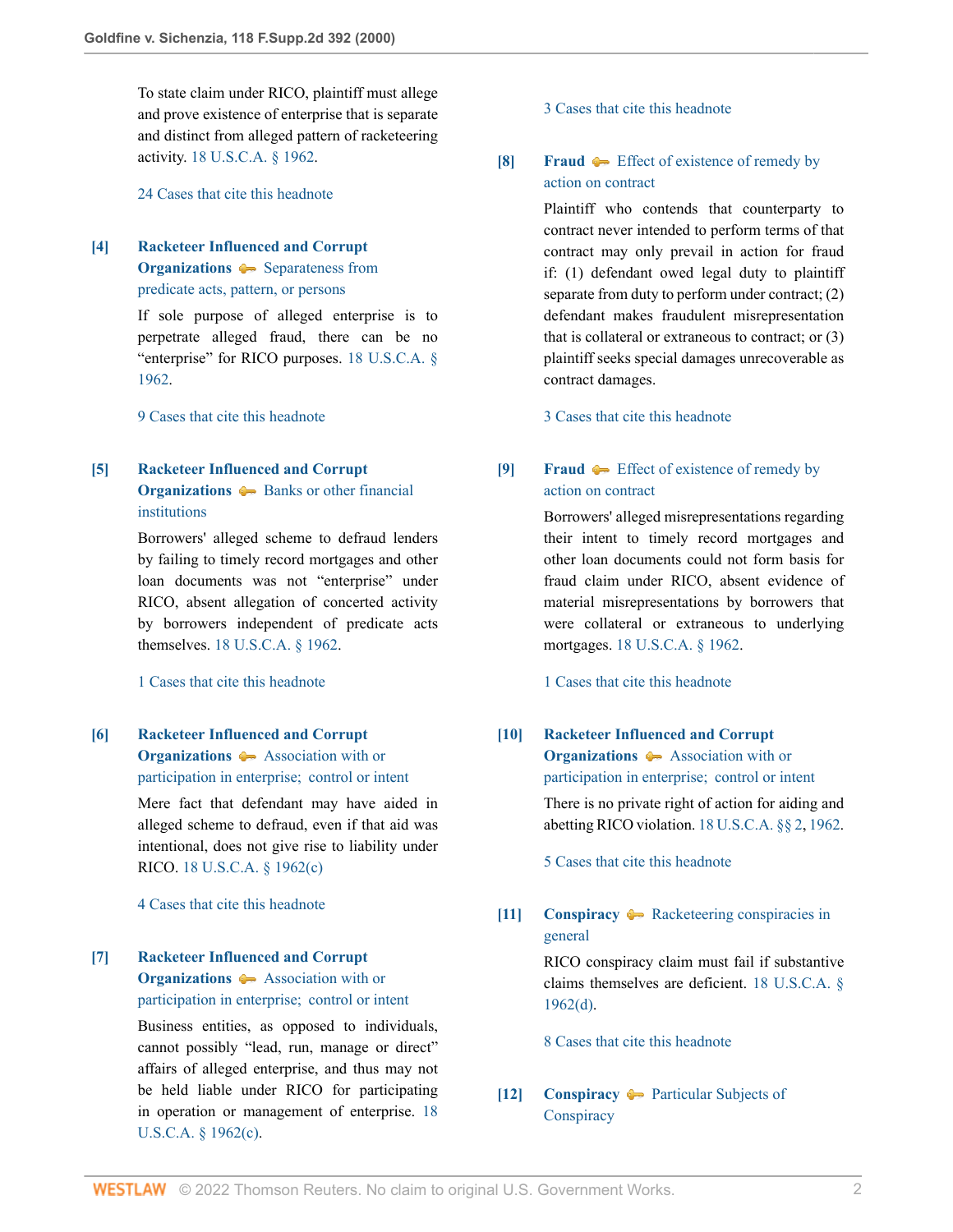Defendants could not be held liable for conspiracy under RICO, absent allegation that they each agreed to commit two or more predicate acts or that any of them were aware of alleged scope of purported enterprise. [18](http://www.westlaw.com/Link/Document/FullText?findType=L&pubNum=1000546&cite=18USCAS1962&originatingDoc=Ib2410cc053d411d9b17ee4cdc604a702&refType=RB&originationContext=document&vr=3.0&rs=cblt1.0&transitionType=DocumentItem&contextData=(sc.UserEnteredCitation)#co_pp_5ba1000067d06) [U.S.C.A. § 1962\(d\).](http://www.westlaw.com/Link/Document/FullText?findType=L&pubNum=1000546&cite=18USCAS1962&originatingDoc=Ib2410cc053d411d9b17ee4cdc604a702&refType=RB&originationContext=document&vr=3.0&rs=cblt1.0&transitionType=DocumentItem&contextData=(sc.UserEnteredCitation)#co_pp_5ba1000067d06)

[1 Cases that cite this headnote](http://www.westlaw.com/Link/RelatedInformation/DocHeadnoteLink?docGuid=Ib2410cc053d411d9b17ee4cdc604a702&headnoteId=200057129801220200709091537&originationContext=document&vr=3.0&rs=cblt1.0&transitionType=CitingReferences&contextData=(sc.UserEnteredCitation))

## <span id="page-2-0"></span>**[\[13\]](#page-12-1) [Federal Courts](http://www.westlaw.com/Browse/Home/KeyNumber/170B/View.html?docGuid=Ib2410cc053d411d9b17ee4cdc604a702&originationContext=document&vr=3.0&rs=cblt1.0&transitionType=DocumentItem&contextData=(sc.UserEnteredCitation))**  $\blacklozenge$  **[Effect of dismissal or](http://www.westlaw.com/Browse/Home/KeyNumber/170Bk2564/View.html?docGuid=Ib2410cc053d411d9b17ee4cdc604a702&originationContext=document&vr=3.0&rs=cblt1.0&transitionType=DocumentItem&contextData=(sc.UserEnteredCitation))** [other elimination of federal claims](http://www.westlaw.com/Browse/Home/KeyNumber/170Bk2564/View.html?docGuid=Ib2410cc053d411d9b17ee4cdc604a702&originationContext=document&vr=3.0&rs=cblt1.0&transitionType=DocumentItem&contextData=(sc.UserEnteredCitation))

Dismissal of pendent state law claims is appropriate where federal claims under which supplemental jurisdiction is claimed have been dismissed by court.

[3 Cases that cite this headnote](http://www.westlaw.com/Link/RelatedInformation/DocHeadnoteLink?docGuid=Ib2410cc053d411d9b17ee4cdc604a702&headnoteId=200057129801320200709091537&originationContext=document&vr=3.0&rs=cblt1.0&transitionType=CitingReferences&contextData=(sc.UserEnteredCitation))

#### **Attorneys and Law Firms**

**\*394** [Warren Wynshaw,](http://www.westlaw.com/Link/Document/FullText?findType=h&pubNum=176284&cite=0296443601&originatingDoc=Ib2410cc053d411d9b17ee4cdc604a702&refType=RQ&originationContext=document&vr=3.0&rs=cblt1.0&transitionType=DocumentItem&contextData=(sc.UserEnteredCitation)) Mahopac, NY, for plaintiffs.

[Anthony J. Pirrotti, Jr.](http://www.westlaw.com/Link/Document/FullText?findType=h&pubNum=176284&cite=0124172201&originatingDoc=Ib2410cc053d411d9b17ee4cdc604a702&refType=RQ&originationContext=document&vr=3.0&rs=cblt1.0&transitionType=DocumentItem&contextData=(sc.UserEnteredCitation)), Pirrottti & Pirrotti, Ardsley, NY, [Kenneth P. Horenstein,](http://www.westlaw.com/Link/Document/FullText?findType=h&pubNum=176284&cite=0317933801&originatingDoc=Ib2410cc053d411d9b17ee4cdc604a702&refType=RQ&originationContext=document&vr=3.0&rs=cblt1.0&transitionType=DocumentItem&contextData=(sc.UserEnteredCitation)) Marshall, Conway & Wright, P.C., New York City, [Peter R. Chatzinoff,](http://www.westlaw.com/Link/Document/FullText?findType=h&pubNum=176284&cite=0120877601&originatingDoc=Ib2410cc053d411d9b17ee4cdc604a702&refType=RQ&originationContext=document&vr=3.0&rs=cblt1.0&transitionType=DocumentItem&contextData=(sc.UserEnteredCitation)) Rivkin, Radler & Kremer, Uniondale, NY, for defendants.

### MEMORANDUM DECISION AND ORDER DISMISSING ACTION

#### [McMAHON](http://www.westlaw.com/Link/Document/FullText?findType=h&pubNum=176284&cite=0281535101&originatingDoc=Ib2410cc053d411d9b17ee4cdc604a702&refType=RQ&originationContext=document&vr=3.0&rs=cblt1.0&transitionType=DocumentItem&contextData=(sc.UserEnteredCitation)), District Judge.

In the recent case of *[Spoto v. Herkimer County Trust,](http://www.westlaw.com/Link/Document/FullText?findType=Y&serNum=2000301749&pubNum=0000999&originatingDoc=Ib2410cc053d411d9b17ee4cdc604a702&refType=RP&originationContext=document&vr=3.0&rs=cblt1.0&transitionType=DocumentItem&contextData=(sc.UserEnteredCitation))* 2000 [WL 533293 \\*1 \(N.D.N.Y. Apr.27, 2000\),](http://www.westlaw.com/Link/Document/FullText?findType=Y&serNum=2000301749&pubNum=0000999&originatingDoc=Ib2410cc053d411d9b17ee4cdc604a702&refType=RP&originationContext=document&vr=3.0&rs=cblt1.0&transitionType=DocumentItem&contextData=(sc.UserEnteredCitation)) Judge Howard G. Munson of my sister Court made the following prescient observation:

Plaintiffs' instant action is a superlative example of why some legal minds posit that the civil provisions of [RICO] are the most misused statutes in the federal corpus of law. [2000 WL 533293 at \\* 1](http://www.westlaw.com/Link/Document/FullText?findType=Y&serNum=2000301749&pubNum=0000999&originatingDoc=Ib2410cc053d411d9b17ee4cdc604a702&refType=RP&originationContext=document&vr=3.0&rs=cblt1.0&transitionType=DocumentItem&contextData=(sc.UserEnteredCitation)).

Judge Munson knew whereof he spoke. I surmise that every member of the federal bench has before him or her at least one—and possibly more—garden variety fraud or breach of contract cases that some Plaintiff has attempted

to transform into a vehicle for treble damages by resort to what another respected jurist, Judge Allan Schwartz of this Court has referred to as "the litigation equivalent of a thermonuclear device"—a civil RICO suit. *[Schmidt v.](http://www.westlaw.com/Link/Document/FullText?findType=Y&serNum=1998167142&pubNum=0004637&originatingDoc=Ib2410cc053d411d9b17ee4cdc604a702&refType=RP&fi=co_pp_sp_4637_346&originationContext=document&vr=3.0&rs=cblt1.0&transitionType=DocumentItem&contextData=(sc.UserEnteredCitation)#co_pp_sp_4637_346) Fleet Bank* [16 F.Supp.2d 340, 346 \(S.D.N.Y.1998\)](http://www.westlaw.com/Link/Document/FullText?findType=Y&serNum=1998167142&pubNum=0004637&originatingDoc=Ib2410cc053d411d9b17ee4cdc604a702&refType=RP&fi=co_pp_sp_4637_346&originationContext=document&vr=3.0&rs=cblt1.0&transitionType=DocumentItem&contextData=(sc.UserEnteredCitation)#co_pp_sp_4637_346)(quoting *Miranda v. Ponce Fed. Bank,* [948 F.2d 41, 44 \(1st Cir.1991\)](http://www.westlaw.com/Link/Document/FullText?findType=Y&serNum=1991177667&pubNum=0000350&originatingDoc=Ib2410cc053d411d9b17ee4cdc604a702&refType=RP&fi=co_pp_sp_350_44&originationContext=document&vr=3.0&rs=cblt1.0&transitionType=DocumentItem&contextData=(sc.UserEnteredCitation)#co_pp_sp_350_44)). All too frequently, these damning actions are commenced without the Plaintiff's (or his lawyer's) being aware of the most fundamental **\*395** principles of the law that governs allegations of racketeering in a civil action. This case is more of the same.

The reasons why these Plaintiffs' claims for violation of the civil RICO statute must be dismissed are legion. The Plaintiffs have brought their complaint prematurely, in that they have not yet suffered any RICO injury. The complaint also fails to allege that they were injured by reason of the use or investment of racketeering income in a RICO enterprise, or indeed that any RICO enterprise exists separate and apart from the acts that, according to Plaintiffs, constitute the alleged racketeering activity. To the extent that Plaintiffs allege mail and wire fraud as predicate acts their contentions are legally insufficient; and to the extent they assert that certain of the defendants aided and abetted racketeering activity, they fail to state a claim because the law recognizes no such claim. Finally, to the extent they allege conspiracy, the claim fails because the substantive counts themselves are deficient.

Plaintiffs' briefs in opposition to the pending motions to dismiss betray either a woeful ignorance of these settled principles of law or a blithe disregard of them. Whatever the reason, the mere fact that Plaintiffs have appended RICO claims to some 118 separate state law claims is not sufficient to catapult them into federal court. The federal claims (Counts 119 and 120) are dismissed, and the Court declines to exercise supplemental jurisdiction over those 118 state law claims.

### STATEMENT OF FACTS

Plaintiffs Eric Goldfine Self-employed Retirement Plan and Trust, (hereinafter "SERPT") and Adza, LLC (hereinafter "ADZA"), were the lenders on a series of several loans to various defendants which were secured by mortgages and notes. The secured loans were made between February, 1998 and January, 1999. Plaintiff Eric Goldfine is identified in the pleadings only as the Trustee of SERPT. There is no allegation that Plaintiff Goldfine personally ever made any loans, or has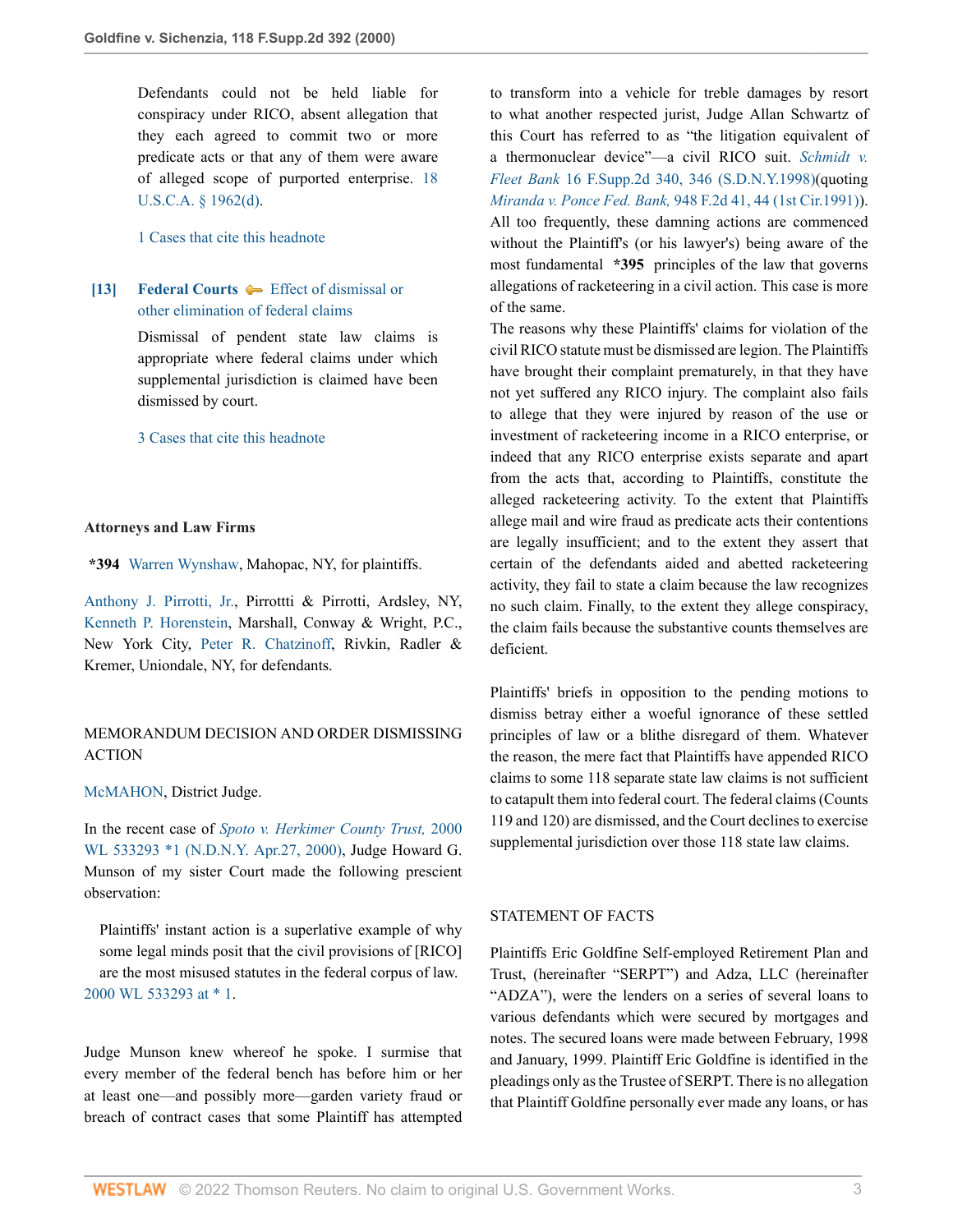any other connection to the defendants with respect to this case.

The Defendants Michael Sichenzia and Lisa Sichenzia are husband and wife. Defendant Patrick Cottrell, is a business associate of the Sichenzias, originally introduced to them as a mortgage broker. Mr. Cottrell and Mr. and Mrs. Sichenzia, individually or through companies they owned, subsequently made real estate investments, some of which are at issue in this action.

The remaining "Sichenzia defendants" include Denise Grahn, Lisa Sichenzia's sister, and Betty Grahn, Lisa and Denise's mother, as well as Dutchess Capital Corp., ("Dutchess"), Modutek, Inc., ("Modutek"), Ellenville Apartments, Inc., ("Ellenville"), Renwick Row Assoc. L.L.C., s/h/a Renwick Row Associates, L.L.C., ("Renwick"), Carrera Equities, Ltd., ("Carrera"), PJC Equities, Inc., ("PJC"), Main Street Holdings, USA, Ltd., ("Main Street") and Aegean Equities, L.L.C., ("Aegean")—all of which are entities that were or are owned by the Sichenzias and/or Mr. Cottrell.

The Amended Complaint alleges that loans were made by SERPT and/or ADZA to Lisa Sichenzia, (Def. Exh A, ¶¶ 54– 56, 177), Michael Sichenzia, (*Id.* ¶¶ 284, 324, 362, 440, 493) Renwick, (*Id.* ¶¶ 238, 410), Carrera, (*Id.* ¶¶ 284, 324, 362) and Main Street, (*Id.* ¶¶ 440, 493).

Defendants Artesian Abstract, Inc., Catherine Coughlin and Terence Coughlin (collectively, the Artesian defendants) are alleged to have failed to record in a timely manner various instruments, including mortgages, deeds, and agreements consolidating, modifying and extending loans, all of which document the various loans described above between Plaintiffs and the Sichenzia defendants. Plaintiffs contend that, by failing to timely record these instruments, the Artesian defendants lost priority on certain mortgages, and certain of the properties were purchased by third parties without any notice of encumbrance. **\*396** According to Plaintiffs' Civil RICO Statement, the Artesian defendants' actions allowed the Sichenzia defendants to "default on the loans, obtain additional monies from third parties who took title to the property or gave mortgages without constructive knowledge of Plaintiffs' (supposedly) prior liens." (Plaintiffs' Civil RICO Statement, Def. Exhibit B, at p. 24).

Defendant Old Republic National Title Insurance Company, through its agent, Artesian Abstracts, allegedly caused mortgage priority insurance policies to be issued with respect to the various mortgaged properties. In the main, it appears that Old Republic is alleged to be vicariously liable for the actions of Artesian and the Coughlins.

Defendant Frank DeEsso is an attorney. He represented various of the Sichenzia defendants and/or Artesian (it is not clear which, or whether the client differed in different deals) in connection with some of the loan transactions at issue. DeEsso allegedly took various actions in connection with those presentations, including the provision of opinion letters, that Plaintiffs allege were wrongful as to them, even though DeEsso was not Plaintiff's lawyer.

Plaintiffs allege, in wholly conclusory fashion, that these various co-defendants were involved in an "enterprise" under [18 U.S.C. § 1962](http://www.westlaw.com/Link/Document/FullText?findType=L&pubNum=1000546&cite=18USCAS1962&originatingDoc=Ib2410cc053d411d9b17ee4cdc604a702&refType=LQ&originationContext=document&vr=3.0&rs=cblt1.0&transitionType=DocumentItem&contextData=(sc.UserEnteredCitation)) (the "RICO Statute"), and that they purportedly engaged in the extensive series of real estate transactions with the Plaintiffs that are documented in the complaint for the *sole* purpose of "obtain[ing] monies from the Plaintiffs under false pretenses" (Def.Exh. B, § 5[e], p. 25). The Complaint and the RICO Statement allege violations of [18 U.S.C. §§ 1962\(a\),](http://www.westlaw.com/Link/Document/FullText?findType=L&pubNum=1000546&cite=18USCAS1962&originatingDoc=Ib2410cc053d411d9b17ee4cdc604a702&refType=RB&originationContext=document&vr=3.0&rs=cblt1.0&transitionType=DocumentItem&contextData=(sc.UserEnteredCitation)#co_pp_8b3b0000958a4) [\(c\)](http://www.westlaw.com/Link/Document/FullText?findType=L&pubNum=1000546&cite=18USCAS1962&originatingDoc=Ib2410cc053d411d9b17ee4cdc604a702&refType=RB&originationContext=document&vr=3.0&rs=cblt1.0&transitionType=DocumentItem&contextData=(sc.UserEnteredCitation)#co_pp_4b24000003ba5), and [\(d\)](http://www.westlaw.com/Link/Document/FullText?findType=L&pubNum=1000546&cite=18USCAS1962&originatingDoc=Ib2410cc053d411d9b17ee4cdc604a702&refType=RB&originationContext=document&vr=3.0&rs=cblt1.0&transitionType=DocumentItem&contextData=(sc.UserEnteredCitation)#co_pp_5ba1000067d06). (Def. Exh. A, ¶¶ 529– 545, pp. 86–89; Exh. B, § 1 p. 1).

Plaintiffs originally alleged that Michael Sichenzia, Lisa Sichenzia and Patrick Cottrell were the only "members" of the enterprise. (Exhibit "B", § 5 [e], p. 25). In an Amended Civil RICO Statement, they added the Artesian defendants also members of the enterprise. (§ 5(e), Amended Civil RICO Statement). Plaintiffs nebulously describe the remaining Sichenzia defendants and everybody else as being "associated with the alleged enterprise". (Def.Exh. B, § 5[d], p. 25), although in the Amended Civil RICO statement DeEsso is described as being "employed by all the members of the Enterprise." At section 5(b)(A) of their original Civil RICO Statement, Plaintiffs further describe the defendants other than Michael and Lisa Sichenzia and Patrick Cottrell as "corporate shells of the defendants, participants, or aiders and abetters [sic], in the scheme, employed by the enterprise, or [] liable for the activities of the enterprise". (Def.Exh. B, pp.  $3-4$ ).

The complaint alleges, in addition to substantive violations of [Sections 1962\(a\)](http://www.westlaw.com/Link/Document/FullText?findType=L&pubNum=1000546&cite=18USCAS1962&originatingDoc=Ib2410cc053d411d9b17ee4cdc604a702&refType=RB&originationContext=document&vr=3.0&rs=cblt1.0&transitionType=DocumentItem&contextData=(sc.UserEnteredCitation)#co_pp_8b3b0000958a4), [\(c\)](http://www.westlaw.com/Link/Document/FullText?findType=L&pubNum=1000546&cite=18USCAS1962&originatingDoc=Ib2410cc053d411d9b17ee4cdc604a702&refType=RB&originationContext=document&vr=3.0&rs=cblt1.0&transitionType=DocumentItem&contextData=(sc.UserEnteredCitation)#co_pp_4b24000003ba5) and [\(d\)](http://www.westlaw.com/Link/Document/FullText?findType=L&pubNum=1000546&cite=18USCAS1962&originatingDoc=Ib2410cc053d411d9b17ee4cdc604a702&refType=RB&originationContext=document&vr=3.0&rs=cblt1.0&transitionType=DocumentItem&contextData=(sc.UserEnteredCitation)#co_pp_5ba1000067d06) of RICO, numerous violations of State law, sounding in fraud, breach of contract, negligence and breach of fiduciary duty.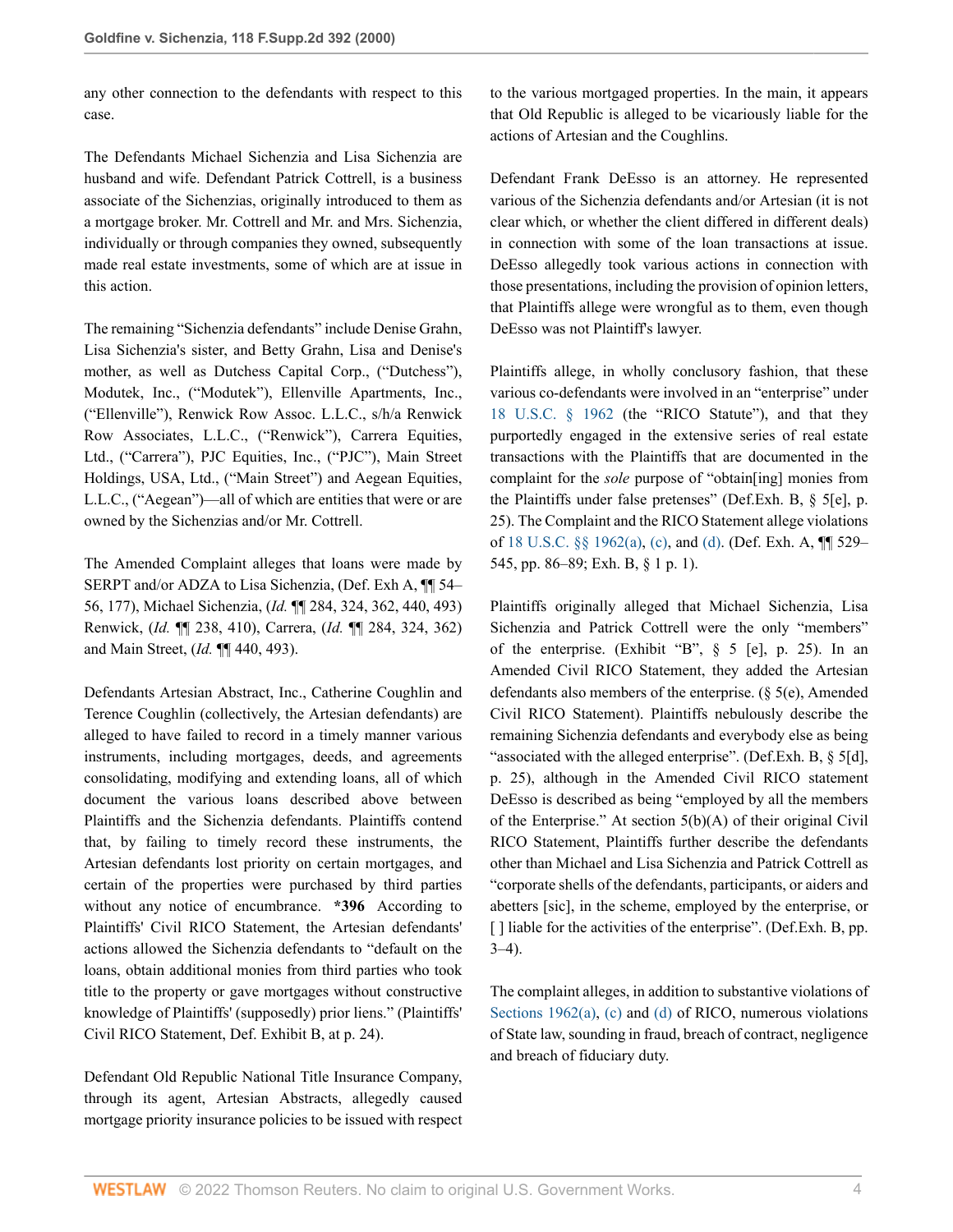#### CONCLUSIONS OF LAW

On a motion pursuant to [FRCP 12\(b\)\(6\),](http://www.westlaw.com/Link/Document/FullText?findType=L&pubNum=1000600&cite=USFRCPR12&originatingDoc=Ib2410cc053d411d9b17ee4cdc604a702&refType=RB&originationContext=document&vr=3.0&rs=cblt1.0&transitionType=DocumentItem&contextData=(sc.UserEnteredCitation)#co_pp_61d20000b6d76) a Complaint should be dismissed when it fails to state a claim upon which relief can be granted. Although the factual allegations of this pleading are presumed to be true, and the non-moving party is entitled to all reasonable inferences, a pleading fails to state a cause of action where it appears beyond doubt that the Plaintiff can prove no set of facts which would entitle him to relief. *See, [H.J. Inc., v. Northwestern Bell Telephone Co.,](http://www.westlaw.com/Link/Document/FullText?findType=Y&serNum=1989094478&pubNum=0000708&originatingDoc=Ib2410cc053d411d9b17ee4cdc604a702&refType=RP&originationContext=document&vr=3.0&rs=cblt1.0&transitionType=DocumentItem&contextData=(sc.UserEnteredCitation))* [492 U.S. 229, 109 S.Ct. 2893, 106 L.Ed.2d 195 \(1989\).](http://www.westlaw.com/Link/Document/FullText?findType=Y&serNum=1989094478&pubNum=0000708&originatingDoc=Ib2410cc053d411d9b17ee4cdc604a702&refType=RP&originationContext=document&vr=3.0&rs=cblt1.0&transitionType=DocumentItem&contextData=(sc.UserEnteredCitation)) For those purposes, the Civil RICO statement is deemed to be part of the Complaint. *See [A. Terzi Productions, Inc. v. Theatrical](http://www.westlaw.com/Link/Document/FullText?findType=Y&serNum=1998093680&pubNum=0004637&originatingDoc=Ib2410cc053d411d9b17ee4cdc604a702&refType=RP&fi=co_pp_sp_4637_508&originationContext=document&vr=3.0&rs=cblt1.0&transitionType=DocumentItem&contextData=(sc.UserEnteredCitation)#co_pp_sp_4637_508) Protective Union,* [2 F.Supp.2d 485, 508 n. 16 \(S.D.N.Y.1998\)](http://www.westlaw.com/Link/Document/FullText?findType=Y&serNum=1998093680&pubNum=0004637&originatingDoc=Ib2410cc053d411d9b17ee4cdc604a702&refType=RP&fi=co_pp_sp_4637_508&originationContext=document&vr=3.0&rs=cblt1.0&transitionType=DocumentItem&contextData=(sc.UserEnteredCitation)#co_pp_sp_4637_508).

Of course, where the Complaint fails to properly set forth any element of a claim, the Court must dismiss the complaint. *See [Redtail Leasing, Inc. v. Bellezza,](http://www.westlaw.com/Link/Document/FullText?findType=Y&serNum=1999039124&pubNum=0000999&originatingDoc=Ib2410cc053d411d9b17ee4cdc604a702&refType=RP&originationContext=document&vr=3.0&rs=cblt1.0&transitionType=DocumentItem&contextData=(sc.UserEnteredCitation))* 1999 WL 32941 at \*3, RICO [Bus. Disp. Guide 9670 \(S.D.N.Y.1999\)](http://www.westlaw.com/Link/Document/FullText?findType=Y&serNum=1999039124&pubNum=0000999&originatingDoc=Ib2410cc053d411d9b17ee4cdc604a702&refType=RP&originationContext=document&vr=3.0&rs=cblt1.0&transitionType=DocumentItem&contextData=(sc.UserEnteredCitation))("The Complaint must **\*397** contain allegations concerning each of the material elements necessary to sustain recovery under a cognizable legal theory."). Moreover, the Court is not required to accept as true mere "conclusions of law or unwarranted deductions". *[First Nationwide Bank v. Gelt Funding Corp.,](http://www.westlaw.com/Link/Document/FullText?findType=Y&serNum=1994126640&pubNum=0000506&originatingDoc=Ib2410cc053d411d9b17ee4cdc604a702&refType=RP&fi=co_pp_sp_506_771&originationContext=document&vr=3.0&rs=cblt1.0&transitionType=DocumentItem&contextData=(sc.UserEnteredCitation)#co_pp_sp_506_771)* 27 F.3d 763, [771 \(2d Cir.1994\)](http://www.westlaw.com/Link/Document/FullText?findType=Y&serNum=1994126640&pubNum=0000506&originatingDoc=Ib2410cc053d411d9b17ee4cdc604a702&refType=RP&fi=co_pp_sp_506_771&originationContext=document&vr=3.0&rs=cblt1.0&transitionType=DocumentItem&contextData=(sc.UserEnteredCitation)#co_pp_sp_506_771).

This Court looks with particular scrutiny at Civil RICO claims to ensure that the Statute is used for the purposes intended by Congress. In an exhaustive examination of the Court's role in such cases, Judge Schwartz stated in *Schmidt:*

In considering RICO claims, courts must strive to achieve results consistent with Congress's goal of protecting legitimate businesses from infiltration by organized crime. As one district court within this circuit has stated, Civil RICO is an unusually potent weapon—the litigation equivalent of a thermonuclear device. Because the mere assertion of a RICO claim... has an almost inevitable stigmatizing effect on those named as defendants, ... courts should strive to flush out frivolous RICO allegations at an early stage of the litigation. To this end, a court's focus must be to ensure that RICO's severe penalties are limited to enterprises consisting of more than simple conspiracies to perpetuate the acts of racketeering. Thus, courts must always be on the lookout for the putative RICO case that is really nothing more than an ordinary fraud case clothed in the Emperor's trendy garb.

[16 F.Supp.2d at 346](http://www.westlaw.com/Link/Document/FullText?findType=Y&serNum=1998167142&pubNum=0004637&originatingDoc=Ib2410cc053d411d9b17ee4cdc604a702&refType=RP&fi=co_pp_sp_4637_346&originationContext=document&vr=3.0&rs=cblt1.0&transitionType=DocumentItem&contextData=(sc.UserEnteredCitation)#co_pp_sp_4637_346) (internal citations and quotations omitted).

For the reasons set forth below, Plaintiffs' action is dismissed.

I

## PLAINTIFF HAS NOT YET SUFFERED ANY COGNIZABLE RICO DAMAGES AND THE COMPLAINT IS PREMATURE

<span id="page-4-0"></span>**[\[1\]](#page-0-0)** Plaintiffs admit in their Amended Complaint, as well as their Civil RICO Statement, that each and every loan was secured by a mortgage and note, most of which bind the individual Sichenzia defendants personally. They also admit that each mortgage was insured through defendants Old Republic and/or Artesian Abstract. However, Plaintiffs have made no effort to enforce those rights prior to instituting this action. Nonetheless, Plaintiffs allege that they were "deprived of money or property", as a result of the alleged acts of the Defendants, totaling the full amount of proceeds of each and every loan (Def. Exh B, § 12[a] ). Because the Plaintiffs have not exhausted the bargained-for remedies, which they admit are available to them, they have not satisfied RICO's requirement of alleging damages that are clear and definite. As a result, Plaintiffs lack standing to sue under RICO, and their claims must be dismissed.

In *First Nationwide,* the Second Circuit Court of Appeals addressed the issue of the ripeness of First Nationwide's alleged RICO damage claims on unforeclosed loans. The Court first reviewed the applicable law relating to fraud damages in general:

The general role of fraud damages is that the defrauded Plaintiff may recover out-of-pocket losses caused by the fraud. In this case, the damages issue arises in the specific context of a fraudulently induced loan. In such cases, although the loan is procured through fraud, any amounts paid on the debt reduce the amount the Plaintiff can claim as damages resulting from the fraud. Thus, the amount of loss cannot be established until it is finally determined whether the collateral is insufficient to make the Plaintiff whole, and if so, by how much.

In determining fraud damages, any amount recovered by the fraudulently induced lender necessarily reduces the damages that can be claimed as a result of the fraud.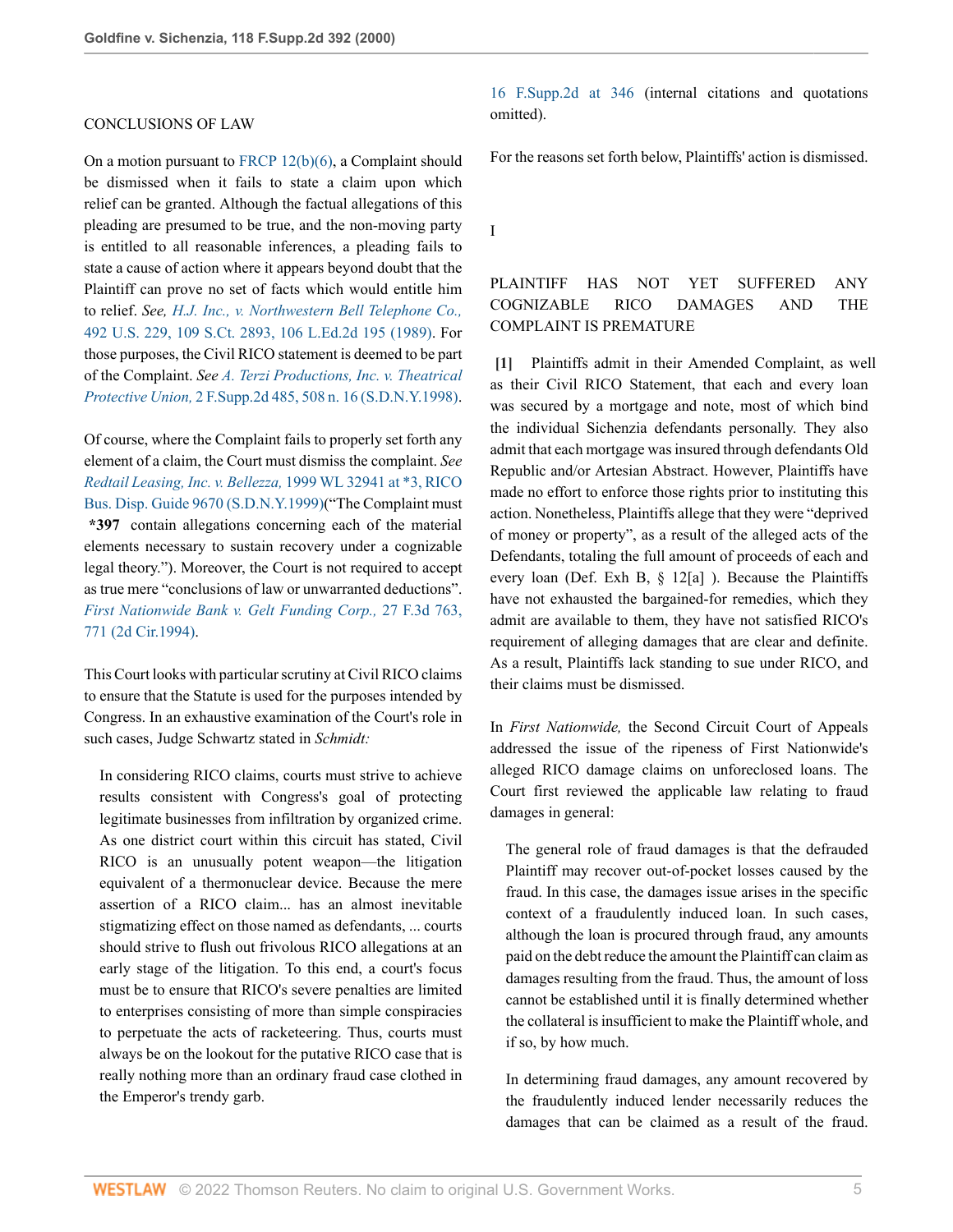Because the fraud defendant is not liable for all losses that may occur, but only for those actually suffered, only after the lender has exhausted **\*398** the bargained-for remedies available to it can the lender assert that it was damaged by the fraud, and then only to the extent of the deficiency.

*First Nationwide,* [27 F.3d 763, 768 \(2d Cir.1994\)](http://www.westlaw.com/Link/Document/FullText?findType=Y&serNum=1994126640&pubNum=0000506&originatingDoc=Ib2410cc053d411d9b17ee4cdc604a702&refType=RP&fi=co_pp_sp_506_768&originationContext=document&vr=3.0&rs=cblt1.0&transitionType=DocumentItem&contextData=(sc.UserEnteredCitation)#co_pp_sp_506_768) (internal citations omitted).

Applying the general rule specifically in RICO context, the Court in *First Nationwide* held:

The rule of fraud damages described above has been adopted by this Court in the context of deciding whether a defrauded Plaintiff has standing under RICO. A RICO Plaintiff only has standing if, and can only recover to the extent that, he has been injured in his business or property by the conduct constituting the violation. Furthermore, as a general rule, a cause of action does not accrue under RICO until the amount of damages becomes clear and definite. Thus a Plaintiff who claims that a debt is uncollectible because of the defendant's conduct can only pursue the RICO treble damages remedy after his contractual rights to payment have been frustrated.

*Id.* (internal citations and quotations omitted).

Similarly, in *Burke v. Dowling,* [944 F.Supp. 1036](http://www.westlaw.com/Link/Document/FullText?findType=Y&serNum=1996239855&pubNum=0000345&originatingDoc=Ib2410cc053d411d9b17ee4cdc604a702&refType=RP&originationContext=document&vr=3.0&rs=cblt1.0&transitionType=DocumentItem&contextData=(sc.UserEnteredCitation)) [\(E.D.N.Y.1995\)](http://www.westlaw.com/Link/Document/FullText?findType=Y&serNum=1996239855&pubNum=0000345&originatingDoc=Ib2410cc053d411d9b17ee4cdc604a702&refType=RP&originationContext=document&vr=3.0&rs=cblt1.0&transitionType=DocumentItem&contextData=(sc.UserEnteredCitation)), the Court dismissed the RICO claims of the "creditor Plaintiffs" because of their failure to plead frustration of their contractual rights:

Based on a careful reading of the Amended Complaint, the Court concludes that in this case, the creditor Plaintiffs have not adequately alleged such frustration of their contractual rights, and that *their RICO claim is not yet ripe.*

\* \* \* \* \* \*

[T]here remains—so far as the Court can tell from the pleadings—a real possibility that the creditor Plaintiffs may be able to recover all or part of their losses. Yet they have not chosen to do so through the traditional legal means available to them. Rather, they seek to recover three times what they are owed by application of the Federal Anti-racketeering Statute... Until these Plaintiffs can demonstrate that the orthodox methods of recovery have failed them, and that defendants' acts of racketeering have in fact caused them a loss, they should not be entitled to treble damages under RICO.

*Id.* at 1050–1052.

In the instant case, the Plaintiffs admit that there are mortgages and notes underlying the subject loans. However, nowhere do Plaintiffs allege that they made any effort whatsoever to recover their alleged losses, or even any part of such losses, by seeking to enforce any of their admitted contractual rights. Plaintiffs cannot claim that their loans are uncollectible *before* making any effort to collect them "through the traditional legal means available to them". *Burke,* [944 F.Supp. at 1051.](http://www.westlaw.com/Link/Document/FullText?findType=Y&serNum=1996239855&pubNum=345&originatingDoc=Ib2410cc053d411d9b17ee4cdc604a702&refType=RP&fi=co_pp_sp_345_1051&originationContext=document&vr=3.0&rs=cblt1.0&transitionType=DocumentItem&contextData=(sc.UserEnteredCitation)#co_pp_sp_345_1051) The Plaintiffs' conclusory allegations that the notes, mortgages, and insurance policies underlying their loans are unenforceable, and that the debts are therefore uncollectible, are, simply put, legal conclusions that must be reached by a court of competent jurisdiction before they will suffer any RICO injury.

Plaintiffs' 118 separate State law claims sounding in breach of contract, breach of fiduciary duty, negligence, gross negligence, constructive trust, conversion and fraud are the very claims that Plaintiffs must pursue in order to determine whether or not they suffered any injury compensable under RICO. Plaintiffs cannot come to this Court, with only a RICO claim as a jurisdictional predicate, and obtain adjudication of the State law claims that are a necessary predicate to ripeness and standing under the very statute they claim gives this Court jurisdiction in the first instance. Were this Court to adopt Plaintiffs' pleading rationale, RICO's "clear and definite" injury requirement would be rendered moot.

RICO was not enacted for the purpose of providing a Federal forum and treble **\*399** damages for nearly every conceivable contract action under State law. Before Plaintiffs in this case have standing to treble their alleged damages under the provisions of RICO, they must first establish, "through the traditional legal means available to them", that they in fact suffered damage. *See Burke,* [944 F.Supp. 1036,](http://www.westlaw.com/Link/Document/FullText?findType=Y&serNum=1996239855&pubNum=345&originatingDoc=Ib2410cc053d411d9b17ee4cdc604a702&refType=RP&originationContext=document&vr=3.0&rs=cblt1.0&transitionType=DocumentItem&contextData=(sc.UserEnteredCitation)) *[First](http://www.westlaw.com/Link/Document/FullText?findType=Y&serNum=1994126640&pubNum=506&originatingDoc=Ib2410cc053d411d9b17ee4cdc604a702&refType=RP&originationContext=document&vr=3.0&rs=cblt1.0&transitionType=DocumentItem&contextData=(sc.UserEnteredCitation)) Nationwide,* [27 F.3d 763.](http://www.westlaw.com/Link/Document/FullText?findType=Y&serNum=1994126640&pubNum=506&originatingDoc=Ib2410cc053d411d9b17ee4cdc604a702&refType=RP&originationContext=document&vr=3.0&rs=cblt1.0&transitionType=DocumentItem&contextData=(sc.UserEnteredCitation)) As Plaintiffs cannot allege "clear and definite" damages to their business or property, they lack standing under RICO, and their RICO causes of action must be dismissed.

II

PLAINTIFFS' RICO CAUSES OF ACTION ARE DISMISSED BECAUSE PLAINTIFFS DO NOT ALLEGE THAT THEY WERE INJURED BY REASON OF ANY USE OR INVESTMENT OF RACKETEERING INCOME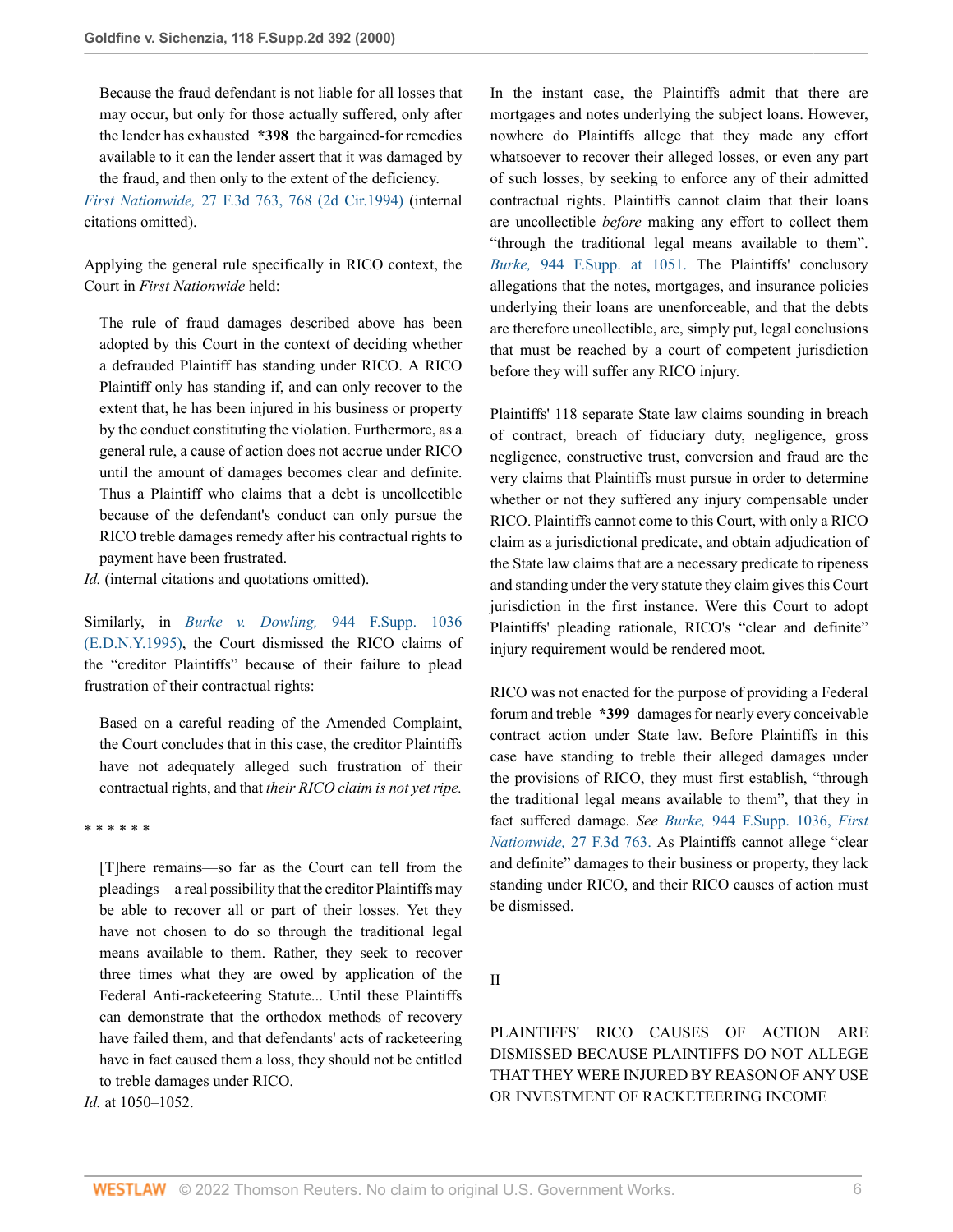<span id="page-6-0"></span>**[\[2\]](#page-0-1)** Plaintiffs' Amended Complaint purports to set forth violations of [18 USC §§ 1962\(a\)](http://www.westlaw.com/Link/Document/FullText?findType=L&pubNum=1000546&cite=18USCAS1962&originatingDoc=Ib2410cc053d411d9b17ee4cdc604a702&refType=RB&originationContext=document&vr=3.0&rs=cblt1.0&transitionType=DocumentItem&contextData=(sc.UserEnteredCitation)#co_pp_8b3b0000958a4) and [\(d\)](http://www.westlaw.com/Link/Document/FullText?findType=L&pubNum=1000546&cite=18USCAS1962&originatingDoc=Ib2410cc053d411d9b17ee4cdc604a702&refType=RB&originationContext=document&vr=3.0&rs=cblt1.0&transitionType=DocumentItem&contextData=(sc.UserEnteredCitation)#co_pp_5ba1000067d06) under "Claim 120", at paragraphs 539–545, pp. 88–89. (*See* Def. Exh. A.) Section 8 of Plaintiffs' Civil RICO Statement further states that the Complaint alleges a violation of [18 USC](http://www.westlaw.com/Link/Document/FullText?findType=L&pubNum=1000546&cite=18USCAS1962&originatingDoc=Ib2410cc053d411d9b17ee4cdc604a702&refType=RB&originationContext=document&vr=3.0&rs=cblt1.0&transitionType=DocumentItem&contextData=(sc.UserEnteredCitation)#co_pp_8b3b0000958a4) [§ 1962\(a\).](http://www.westlaw.com/Link/Document/FullText?findType=L&pubNum=1000546&cite=18USCAS1962&originatingDoc=Ib2410cc053d411d9b17ee4cdc604a702&refType=RB&originationContext=document&vr=3.0&rs=cblt1.0&transitionType=DocumentItem&contextData=(sc.UserEnteredCitation)#co_pp_8b3b0000958a4) (Exh. B, p. 28.) However, Plaintiffs admit, at Section 8(b) of their Amended Civil RICO Statement, that they have no idea whether any alleged income was ever invested by any defendant at all, let alone that it was invested in the alleged enterprise and that they were injured *as a result of that investment.* Elsewhere, they make it quite clear that the injury they have allegedly suffered—the supposed non-collectability of their various mortgages and loans resulted, not from the investment of any money in a RICO enterprise, but rather because of the various predicate acts (i.e., the Sichenzias defaults on the notes coupled with failure to record the mortgages promptly, which enabled the Sichenzias to obtain additional loans from other parties or to sell mortgaged properties to other parties without any recognition of Plaintiffs' rights). Because injury by reason of investment of racketeering income in an enterprise is the very foundation of a  $\S$  1962(a) claim, Plaintiffs' allegations are insufficient as a matter of law.

In determining the requirements for pleading a cause of action under  $\S$  1962(a), the Court must first look to the statutory language. [18 USC § 1964\(c\)](http://www.westlaw.com/Link/Document/FullText?findType=L&pubNum=1000546&cite=18USCAS1964&originatingDoc=Ib2410cc053d411d9b17ee4cdc604a702&refType=RB&originationContext=document&vr=3.0&rs=cblt1.0&transitionType=DocumentItem&contextData=(sc.UserEnteredCitation)#co_pp_4b24000003ba5) provides a private right of action for "[a]ny person injured in his business or property *by reason of a violation of [Section 1962](http://www.westlaw.com/Link/Document/FullText?findType=L&pubNum=1000546&cite=18USCAS1962&originatingDoc=Ib2410cc053d411d9b17ee4cdc604a702&refType=LQ&originationContext=document&vr=3.0&rs=cblt1.0&transitionType=DocumentItem&contextData=(sc.UserEnteredCitation))* ". (emphasis added). [Section](http://www.westlaw.com/Link/Document/FullText?findType=L&pubNum=1000546&cite=18USCAS1962&originatingDoc=Ib2410cc053d411d9b17ee4cdc604a702&refType=RB&originationContext=document&vr=3.0&rs=cblt1.0&transitionType=DocumentItem&contextData=(sc.UserEnteredCitation)#co_pp_8b3b0000958a4) [1962\(a\)](http://www.westlaw.com/Link/Document/FullText?findType=L&pubNum=1000546&cite=18USCAS1962&originatingDoc=Ib2410cc053d411d9b17ee4cdc604a702&refType=RB&originationContext=document&vr=3.0&rs=cblt1.0&transitionType=DocumentItem&contextData=(sc.UserEnteredCitation)#co_pp_8b3b0000958a4) provides, in pertinent part:

It shall be unlawful for any person who has received any income derived, directly or indirectly, from a pattern of racketeering activity \* \* \* *to invest, directly or indirectly, any part of such income, or the proceeds of such income, in the acquisition of any interest in, or the establishment or operation of, any enterprise* which is engaged in, or the activities of which affect, interstate or foreign commerce. [18 USC § 1962\(a\)](http://www.westlaw.com/Link/Document/FullText?findType=L&pubNum=1000546&cite=18USCAS1962&originatingDoc=Ib2410cc053d411d9b17ee4cdc604a702&refType=RB&originationContext=document&vr=3.0&rs=cblt1.0&transitionType=DocumentItem&contextData=(sc.UserEnteredCitation)#co_pp_8b3b0000958a4) (emphasis added).

As held by the Second Circuit Court of Appeals in *[Ouaknine](http://www.westlaw.com/Link/Document/FullText?findType=Y&serNum=1990043389&pubNum=0000350&originatingDoc=Ib2410cc053d411d9b17ee4cdc604a702&refType=RP&originationContext=document&vr=3.0&rs=cblt1.0&transitionType=DocumentItem&contextData=(sc.UserEnteredCitation)) v. MacFarlane,* [897 F.2d 75 \(2d Cir.1990\)](http://www.westlaw.com/Link/Document/FullText?findType=Y&serNum=1990043389&pubNum=0000350&originatingDoc=Ib2410cc053d411d9b17ee4cdc604a702&refType=RP&originationContext=document&vr=3.0&rs=cblt1.0&transitionType=DocumentItem&contextData=(sc.UserEnteredCitation)):

Under the plain language of this section, a violation of  $\S$ [1962\(a\)](http://www.westlaw.com/Link/Document/FullText?findType=L&pubNum=1000546&cite=18USCAS1962&originatingDoc=Ib2410cc053d411d9b17ee4cdc604a702&refType=RB&originationContext=document&vr=3.0&rs=cblt1.0&transitionType=DocumentItem&contextData=(sc.UserEnteredCitation)#co_pp_8b3b0000958a4) consists of investing income derived from a pattern of racketeering activity to acquire an interest in, establish, or operate an enterprise; the violation is not established by mere participation in predicate acts of racketeering. Accordingly, under the plain terms of the statute, to state a civil claim under  $\S 1964(c)$  for a violation of  $\S 1962(a)$ , a Plaintiff must allege injury "by reason of" defendant's investment of racketeering income in an enterprise.

*Id.* [at 82–83](http://www.westlaw.com/Link/Document/FullText?findType=Y&serNum=1990043389&pubNum=0000350&originatingDoc=Ib2410cc053d411d9b17ee4cdc604a702&refType=RP&fi=co_pp_sp_350_82&originationContext=document&vr=3.0&rs=cblt1.0&transitionType=DocumentItem&contextData=(sc.UserEnteredCitation)#co_pp_sp_350_82). *See also, [National Council of Young Israel v.](http://www.westlaw.com/Link/Document/FullText?findType=Y&serNum=1997105259&pubNum=0000345&originatingDoc=Ib2410cc053d411d9b17ee4cdc604a702&refType=RP&fi=co_pp_sp_345_280&originationContext=document&vr=3.0&rs=cblt1.0&transitionType=DocumentItem&contextData=(sc.UserEnteredCitation)#co_pp_sp_345_280) Wolf,* [963 F.Supp. 276, 280 \(S.D.N.Y.1997\)](http://www.westlaw.com/Link/Document/FullText?findType=Y&serNum=1997105259&pubNum=0000345&originatingDoc=Ib2410cc053d411d9b17ee4cdc604a702&refType=RP&fi=co_pp_sp_345_280&originationContext=document&vr=3.0&rs=cblt1.0&transitionType=DocumentItem&contextData=(sc.UserEnteredCitation)#co_pp_sp_345_280).

Based on the above reasoning, the Court in *Ouaknine* went on to hold that:

**\*400** [T]o state a claim for civil damages under [§](http://www.westlaw.com/Link/Document/FullText?findType=L&pubNum=1000546&cite=18USCAS1962&originatingDoc=Ib2410cc053d411d9b17ee4cdc604a702&refType=RB&originationContext=document&vr=3.0&rs=cblt1.0&transitionType=DocumentItem&contextData=(sc.UserEnteredCitation)#co_pp_8b3b0000958a4) [1962\(a\)](http://www.westlaw.com/Link/Document/FullText?findType=L&pubNum=1000546&cite=18USCAS1962&originatingDoc=Ib2410cc053d411d9b17ee4cdc604a702&refType=RB&originationContext=document&vr=3.0&rs=cblt1.0&transitionType=DocumentItem&contextData=(sc.UserEnteredCitation)#co_pp_8b3b0000958a4), a Plaintiff must allege injury from the defendants' investment of racketeering income in an enterprise. Furthermore, because the District Court correctly held that Ouaknine had alleged no facts asserting injury by reason of defendants' investment of racketeering income, we affirm the dismissal of the  $\S$  1962(a) RICO claim.

*Id.* at 83.

In the instant case, neither Plaintiffs' Amended Complaint nor their Civil RICO Statement sets forth a single allegation relating to any investment whatsoever made by any Defendant, in the alleged enterprise or anywhere else, much less that the Plaintiffs were damaged or injured as a result of such investment. In fact, in Section 8(b) of Plaintiffs' Civil RICO Statement, (whether the original statement or the amended version) Plaintiffs *admit* that they have no idea whatsoever of how any "funds", whether racketeering income or not, were invested, if at all:

[T]he use of such income is currently unknown to the Plaintiffs except to the extent that funds received by said defendants were retained by said defendants or disposed of by said defendants according to their instructions. (Def.Exh. B, p. 28).

This sweepingly general allegation that the defendants either "retained" or "disposed of" any income they received plainly fails to allege the required: (1) investment, (2) of any income, (3) in an enterprise. Because Plaintiffs' complaint and Civil RICO Statement contain "no mention... of any claimed investment of racketeering income, let alone injury resulting from such investment," *[Pyke v. Laughing,](http://www.westlaw.com/Link/Document/FullText?findType=Y&serNum=1998044353&pubNum=0000999&originatingDoc=Ib2410cc053d411d9b17ee4cdc604a702&refType=RP&originationContext=document&vr=3.0&rs=cblt1.0&transitionType=DocumentItem&contextData=(sc.UserEnteredCitation))* 1998 WL 37599, [RICO Bus. Disp. Guide 9513 \(N.D.N.Y.1998\),](http://www.westlaw.com/Link/Document/FullText?findType=Y&serNum=1998044353&pubNum=0000999&originatingDoc=Ib2410cc053d411d9b17ee4cdc604a702&refType=RP&originationContext=document&vr=3.0&rs=cblt1.0&transitionType=DocumentItem&contextData=(sc.UserEnteredCitation)) they fail to state a cause of action under 18 USC  $\S$  1962(a). Thus,

Plaintiffs' RICO claims must be dismissed.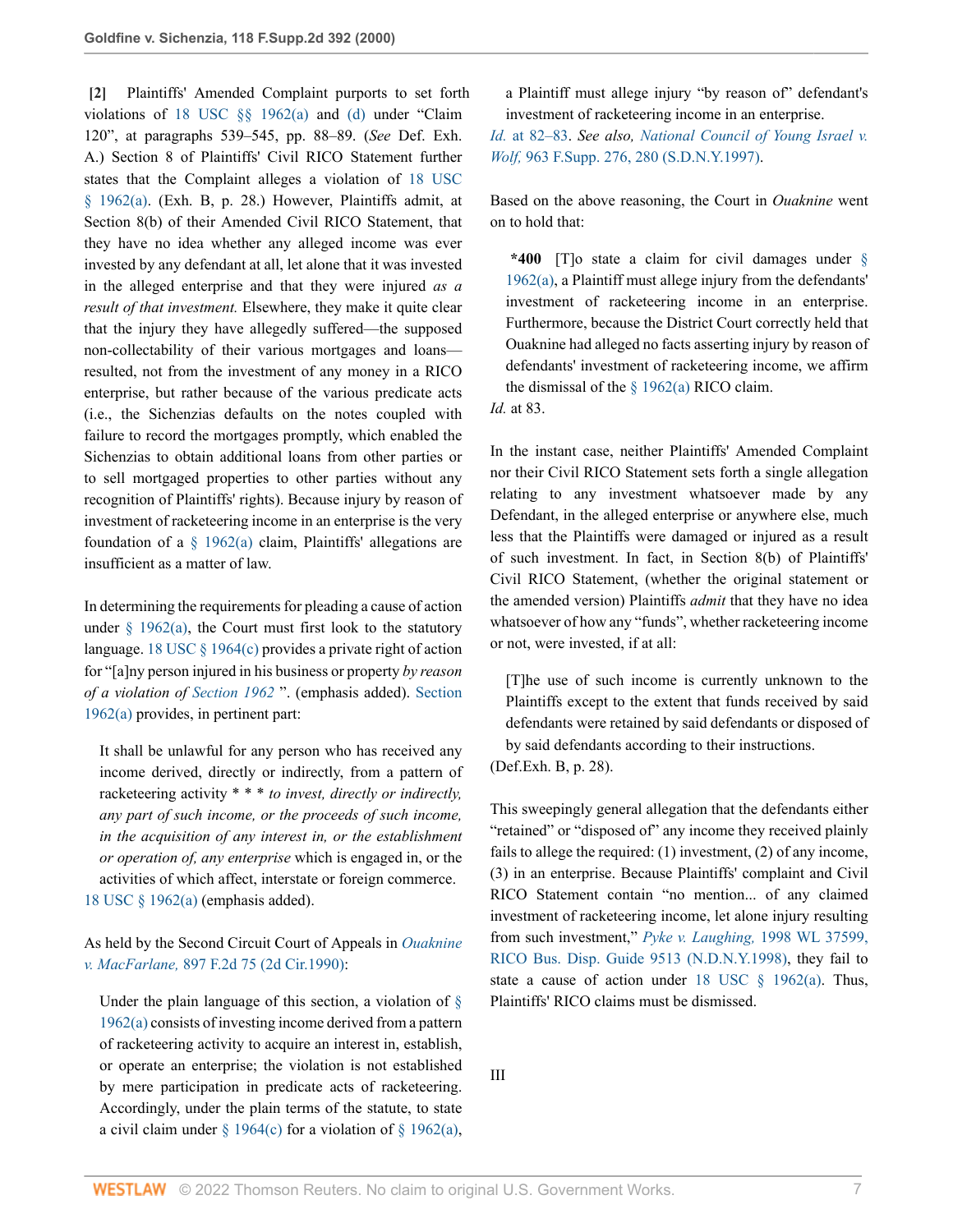PLAINTIFFS' [SECTION 1962\(c\)](http://www.westlaw.com/Link/Document/FullText?findType=L&pubNum=1000546&cite=18USCAS1962&originatingDoc=Ib2410cc053d411d9b17ee4cdc604a702&refType=RB&originationContext=document&vr=3.0&rs=cblt1.0&transitionType=DocumentItem&contextData=(sc.UserEnteredCitation)#co_pp_4b24000003ba5) CLAIMS ARE DISMISSED AS AGAINST ALL DEFENDANTS AS THEY FAILED TO ALLEGE AN ENTERPRISE THAT IS SEPARATE AND DISTINCT FROM THE ALLEGED PATTERN OF RACKETEERING ACTIVITY

<span id="page-7-0"></span>**[\[3\]](#page-0-2)** It is firmly established that, to state a claim under RICO, a Plaintiff must allege and prove the existence of an enterprise which is "separate and distinct from the alleged pattern of racketeering activity." *[Black Radio Network, Inc. v. NYNEX](http://www.westlaw.com/Link/Document/FullText?findType=Y&serNum=1999102010&pubNum=0004637&originatingDoc=Ib2410cc053d411d9b17ee4cdc604a702&refType=RP&fi=co_pp_sp_4637_580&originationContext=document&vr=3.0&rs=cblt1.0&transitionType=DocumentItem&contextData=(sc.UserEnteredCitation)#co_pp_sp_4637_580) Corp.,* [44 F. Supp.2d 565 at 580 \(S.D.N.Y.1999\).](http://www.westlaw.com/Link/Document/FullText?findType=Y&serNum=1999102010&pubNum=0004637&originatingDoc=Ib2410cc053d411d9b17ee4cdc604a702&refType=RP&fi=co_pp_sp_4637_580&originationContext=document&vr=3.0&rs=cblt1.0&transitionType=DocumentItem&contextData=(sc.UserEnteredCitation)#co_pp_sp_4637_580) Plaintiffs admit that the alleged enterprise would not exist but for the alleged pattern of racketeering activity, and their RICO claims must therefore be dismissed against all moving defendants.

The Supreme Court held in *[United States v. Turkette,](http://www.westlaw.com/Link/Document/FullText?findType=Y&serNum=1981126815&pubNum=0000708&originatingDoc=Ib2410cc053d411d9b17ee4cdc604a702&refType=RP&originationContext=document&vr=3.0&rs=cblt1.0&transitionType=DocumentItem&contextData=(sc.UserEnteredCitation))* 452 [U.S. 576, 101 S.Ct. 2524, 69 L.Ed.2d 246 \(1981\)](http://www.westlaw.com/Link/Document/FullText?findType=Y&serNum=1981126815&pubNum=0000708&originatingDoc=Ib2410cc053d411d9b17ee4cdc604a702&refType=RP&originationContext=document&vr=3.0&rs=cblt1.0&transitionType=DocumentItem&contextData=(sc.UserEnteredCitation)) that: "[t]he enterprise is not the 'pattern of racketeering'; it is an entity separate and apart from the pattern of activity in which it engages." *Id.* [at 583, 101 S.Ct. 2524.](http://www.westlaw.com/Link/Document/FullText?findType=Y&serNum=1981126815&pubNum=0000708&originatingDoc=Ib2410cc053d411d9b17ee4cdc604a702&refType=RP&originationContext=document&vr=3.0&rs=cblt1.0&transitionType=DocumentItem&contextData=(sc.UserEnteredCitation)) In *Schmidt v. Fleet Bank,* Judge Schwartz held that in order to determine whether the alleged enterprise is separate from the activity in which it engages, the Court should look to whether the alleged enterprise would exist in the absence of that activity:

The enterprise cannot simply be the minimal association which surrounds the [pattern racketeering] acts. In other words, the members of the group as a whole must have a common link other than the racketeering activity. Thus, in assessing whether an alleged enterprise has an ascertainable structure distinct from that inherent in a pattern of racketeering, it is appropriate to consider whether the enterprise would still exist **\*401** were the predicate acts removed from the equation.

[16 F.Supp.2d at 349](http://www.westlaw.com/Link/Document/FullText?findType=Y&serNum=1998167142&pubNum=0004637&originatingDoc=Ib2410cc053d411d9b17ee4cdc604a702&refType=RP&fi=co_pp_sp_4637_349&originationContext=document&vr=3.0&rs=cblt1.0&transitionType=DocumentItem&contextData=(sc.UserEnteredCitation)#co_pp_sp_4637_349) (internal citations and quotations omitted)(emphasis added).

### The Court in *Black Radio Network,* thus held:

[P]laintiffs have not alleged an enterprise separate from its pattern of racketeering activity. Even assuming that these proposed defendants were part of a continuing enterprise, it [sic] was part of that enterprise only by virtue of the alleged racketeering activity. Plaintiffs simply have not alleged an ascertainable structure distinct from that inherent in [the alleged] pattern of racketeering, and it is apparent that the alleged enterprise, including the proposed defendants, would not still exist were the predicate acts removed from

the equation. Accordingly, Plaintiffs fail to state a claim under [18 U.S.C. § 1962\(c\).](http://www.westlaw.com/Link/Document/FullText?findType=L&pubNum=1000546&cite=18USCAS1962&originatingDoc=Ib2410cc053d411d9b17ee4cdc604a702&refType=RB&originationContext=document&vr=3.0&rs=cblt1.0&transitionType=DocumentItem&contextData=(sc.UserEnteredCitation)#co_pp_4b24000003ba5)

[44 F.Supp. 2d at 581](http://www.westlaw.com/Link/Document/FullText?findType=Y&serNum=1999102010&pubNum=0004637&originatingDoc=Ib2410cc053d411d9b17ee4cdc604a702&refType=RP&fi=co_pp_sp_4637_581&originationContext=document&vr=3.0&rs=cblt1.0&transitionType=DocumentItem&contextData=(sc.UserEnteredCitation)#co_pp_sp_4637_581) (internal citations and quotations omitted).

<span id="page-7-1"></span>**[\[4\]](#page-1-0)** Further, in a fraud-based RICO claim, if the sole purpose of the alleged enterprise is to perpetrate the alleged fraud, there can be no enterprise for RICO purposes. *See [Schmidt,](http://www.westlaw.com/Link/Document/FullText?findType=Y&serNum=1998167142&pubNum=0004637&originatingDoc=Ib2410cc053d411d9b17ee4cdc604a702&refType=RP&fi=co_pp_sp_4637_350&originationContext=document&vr=3.0&rs=cblt1.0&transitionType=DocumentItem&contextData=(sc.UserEnteredCitation)#co_pp_sp_4637_350)* [16 F.Supp.2d at 350](http://www.westlaw.com/Link/Document/FullText?findType=Y&serNum=1998167142&pubNum=0004637&originatingDoc=Ib2410cc053d411d9b17ee4cdc604a702&refType=RP&fi=co_pp_sp_4637_350&originationContext=document&vr=3.0&rs=cblt1.0&transitionType=DocumentItem&contextData=(sc.UserEnteredCitation)#co_pp_sp_4637_350) ("If the purpose of the entity or the association in fact was to defraud the investors, then it has no continuity or distinct structure beyond the alleged conspiracy. In short, the enterprise in this case likely would not exist were the predicate acts removed from the equation.") (internal citations and quotations omitted).

<span id="page-7-2"></span>**[\[5\]](#page-1-1)** In the case at bar, the Plaintiffs unequivocally stated, at section 5(b)(B) of their original Civil RICO Statement, that "[t]he purpose of the enterprise was to obtain monies from the Plaintiffs under false pretenses." (Def. Exh. B at 24.) There is no allegation in the Amended Complaint or the Civil RICO Statement of what activity, if any, the alleged enterprise ever engaged-in *other than* the alleged predicate acts. Therefore, under the plain language of *Schmidt,* the alleged enterprise "has no continuity or distinct structure beyond the alleged conspiracy," and the Plaintiffs' RICO claims are insufficient as a matter of law.

Additionally, Plaintiffs fail to allege any chain of command of the enterprise, or how, if at all the alleged "members" functioned as an integrated group or directed the affairs of the alleged enterprise apart from the predicate acts themselves.

In an attempt to distinguish the alleged predicate acts from the "usual and daily activities of the enterprise," Plaintiffs set forth at section 6(a) of their Civil RICO Statement a series of activities that they characterize as "[t]he usual and daily activities of the members of the SAC Enterprise". (*Id.* at 25). However, whether the claimed predicate acts differed from the "usual and daily activities of the members of the enterprise" is of no moment. The test is whether the predicate acts differed from the usual and daily activities of the *enterprise itself. See Schmidt,* [16 F.Supp.2d at 349 n. 5](http://www.westlaw.com/Link/Document/FullText?findType=Y&serNum=1998167142&pubNum=0004637&originatingDoc=Ib2410cc053d411d9b17ee4cdc604a702&refType=RP&fi=co_pp_sp_4637_349&originationContext=document&vr=3.0&rs=cblt1.0&transitionType=DocumentItem&contextData=(sc.UserEnteredCitation)#co_pp_sp_4637_349) ("[t]hat each member of a group carries on activities distinct from the pattern of racketeering is insufficient; the group as a whole must have a common link other than the racketeering activity.")(quoting *[McDonough v. National Home Ins. Co.,](http://www.westlaw.com/Link/Document/FullText?findType=Y&serNum=1997063217&pubNum=0000506&originatingDoc=Ib2410cc053d411d9b17ee4cdc604a702&refType=RP&fi=co_pp_sp_506_177&originationContext=document&vr=3.0&rs=cblt1.0&transitionType=DocumentItem&contextData=(sc.UserEnteredCitation)#co_pp_sp_506_177)* [108 F.3d 174, 177 \(8th Cir.1997\)](http://www.westlaw.com/Link/Document/FullText?findType=Y&serNum=1997063217&pubNum=0000506&originatingDoc=Ib2410cc053d411d9b17ee4cdc604a702&refType=RP&fi=co_pp_sp_506_177&originationContext=document&vr=3.0&rs=cblt1.0&transitionType=DocumentItem&contextData=(sc.UserEnteredCitation)#co_pp_sp_506_177)).

The inadequacies of the Plaintiffs' pleadings are remarkably similar to those in *Schmidt:*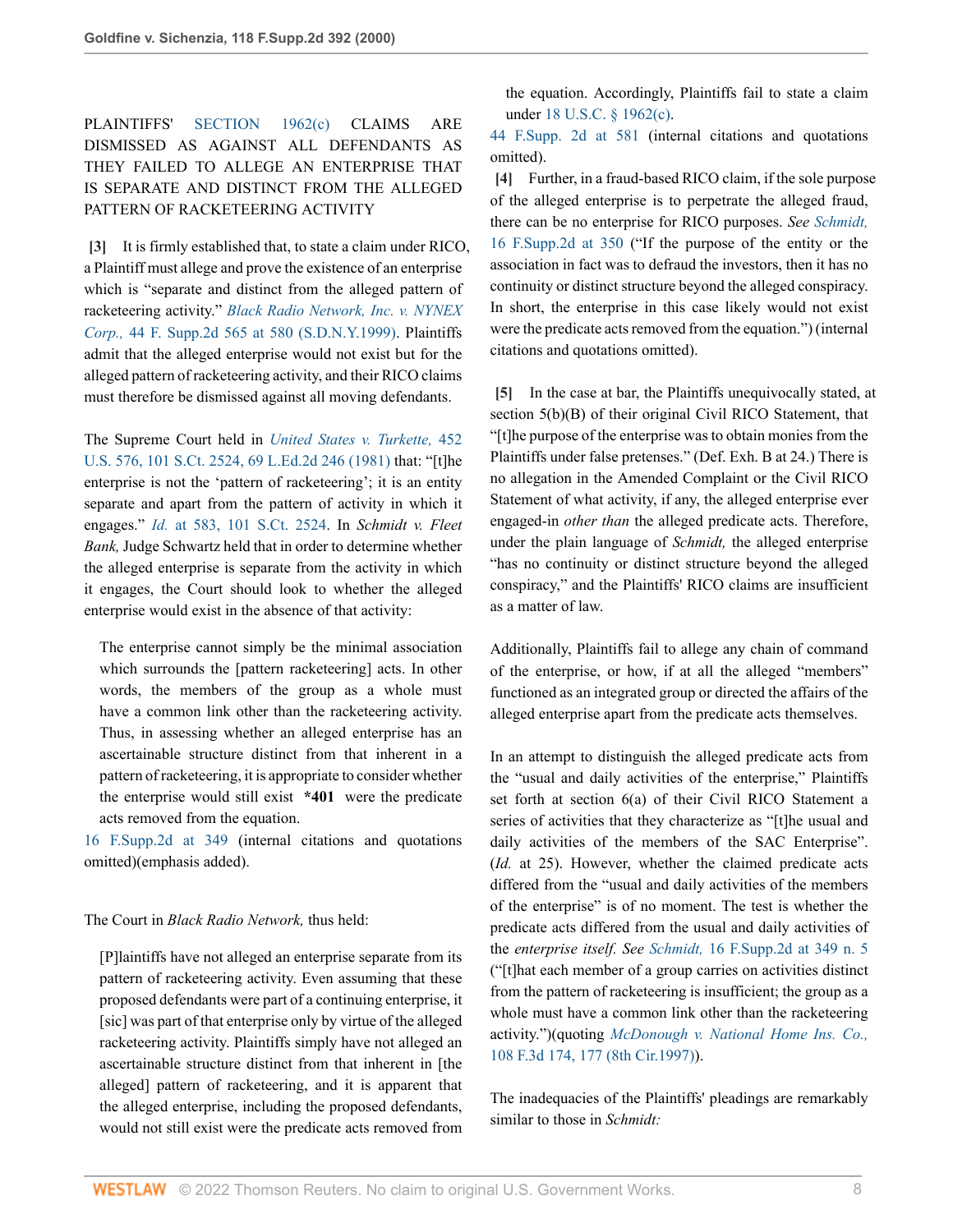The only common factor joining the various defendants is their alleged participation in [the] scheme to defraud the Plaintiffs. The complaints do not allege facts sufficient to support an inference that the enterprise existed as a continuous structure "separate and apart" from the commission of the predicate acts alleged, or that there was an organized mechanism for directing the enterprise's **\*402** affairs on an ongoing basis beyond the fraudulent

scheme alleged.

## *Id.* at 350.

After this particular defect in the pleading was called to the attention of Plaintiffs' counsel at oral argument, he proffered an Amended Civil RICO Statement, which was obviously filed for the purpose of curing this problem, since the only substantive change from the original statement reflects these very allegations. The new statement (which was not timely, and for which no permission to file had been granted) replaced the "sole purpose" language with a lengthy statement of what each member of the RICO enterprise supposedly did. The new language, which merely parrots allegations made elsewhere about the functions performed by each of the alleged enterprise members in the course of their dealings with Plaintiffs, does not solve Plaintiffs' problem, because the complaint and Amended Civil RICO Statement, taken together, still fail to allege facts tending to show that the enterprise exists separate and apart from the activities complained of in the complaint. Plaintiff identifies no purpose of the enterprise except to engage in the racketeering activity, no group (as opposed to individual) activity other than the racketeering activity, and no on-going structure except the conduct of racketeering. In addition, Plaintiffs' counsel filed a letter with the court in which he claimed to have found new (unspecified) information about other, similar actions committed by the same group against other potential Plaintiffs —information that he hopes to place before the Court in the form of a newly filed lawsuit on behalf of these other, unnamed parties. Suffice it to say that a letter from Plaintiff saying "more to come" does not in any way cure the deficiencies of the complaint that is already on file.

As the Plaintiffs failed to allege the existence of an enterprise that has any existence separate and apart from the purported predicate acts, they fail to state a claim under [18 U.S.C. §](http://www.westlaw.com/Link/Document/FullText?findType=L&pubNum=1000546&cite=18USCAS1962&originatingDoc=Ib2410cc053d411d9b17ee4cdc604a702&refType=RB&originationContext=document&vr=3.0&rs=cblt1.0&transitionType=DocumentItem&contextData=(sc.UserEnteredCitation)#co_pp_4b24000003ba5) [1962\(c\)](http://www.westlaw.com/Link/Document/FullText?findType=L&pubNum=1000546&cite=18USCAS1962&originatingDoc=Ib2410cc053d411d9b17ee4cdc604a702&refType=RB&originationContext=document&vr=3.0&rs=cblt1.0&transitionType=DocumentItem&contextData=(sc.UserEnteredCitation)#co_pp_4b24000003ba5), and their Claim 119, brought under that provision must be dismissed as a matter of law.

IV

PLAINTIFFS' [SECTION 1962\(c\)](http://www.westlaw.com/Link/Document/FullText?findType=L&pubNum=1000546&cite=18USCAS1962&originatingDoc=Ib2410cc053d411d9b17ee4cdc604a702&refType=RB&originationContext=document&vr=3.0&rs=cblt1.0&transitionType=DocumentItem&contextData=(sc.UserEnteredCitation)#co_pp_4b24000003ba5) CLAIMS ARE DISMISSED AS AGAINST MOST DEFENDANTS, AS PLAINTIFFS FAILED TO ALLEGE THAT ANY DEFENDANT EXCEPT MICHAEL SICHENZIA AND LISA SICHENZIA OR PATRICK COTTRELL PARTICIPATED IN THE "OPERATION OR MANAGEMENT" OF THE ENTERPRISE

Liability under [§ 1962\(c\)](http://www.westlaw.com/Link/Document/FullText?findType=L&pubNum=1000546&cite=18USCAS1962&originatingDoc=Ib2410cc053d411d9b17ee4cdc604a702&refType=RB&originationContext=document&vr=3.0&rs=cblt1.0&transitionType=DocumentItem&contextData=(sc.UserEnteredCitation)#co_pp_4b24000003ba5) requires a showing that *each* defendant employed by or associated with the enterprise "conduct or participate, directly or indirectly, in the conduct of [the] enterprise's affairs". In this case, the Plaintiffs failed to allege that *any* defendant satisfied this essential element. The  $\frac{1962(c)}{c}$  causes of action must therefore be dismissed.

#### [Section 1962\(c\)](http://www.westlaw.com/Link/Document/FullText?findType=L&pubNum=1000546&cite=18USCAS1962&originatingDoc=Ib2410cc053d411d9b17ee4cdc604a702&refType=RB&originationContext=document&vr=3.0&rs=cblt1.0&transitionType=DocumentItem&contextData=(sc.UserEnteredCitation)#co_pp_4b24000003ba5) of RICO provides:

It shall be unlawful for any person employed by or associated with any enterprise engaged in, or the activities of which affect, interstate or foreign commerce, to conduct or participate, directly or indirectly, in the conduct of such enterprise's affairs through a pattern of racketeering activity or collection of unlawful debt.

In *Reves v. Ernst & Young,* [507 U.S. 170, 113 S.Ct. 1163, 122](http://www.westlaw.com/Link/Document/FullText?findType=Y&serNum=1993059881&pubNum=0000708&originatingDoc=Ib2410cc053d411d9b17ee4cdc604a702&refType=RP&originationContext=document&vr=3.0&rs=cblt1.0&transitionType=DocumentItem&contextData=(sc.UserEnteredCitation)) [L.Ed.2d 525 \(1993\)](http://www.westlaw.com/Link/Document/FullText?findType=Y&serNum=1993059881&pubNum=0000708&originatingDoc=Ib2410cc053d411d9b17ee4cdc604a702&refType=RP&originationContext=document&vr=3.0&rs=cblt1.0&transitionType=DocumentItem&contextData=(sc.UserEnteredCitation)), the Supreme Court held that  $\S$  1962(c) requires actual operation or management of the enterprise:

In sum, we hold that "to conduct or participate, directly or indirectly, in the conduct of such enterprise's affairs", [§ 1962\(c\)](http://www.westlaw.com/Link/Document/FullText?findType=L&pubNum=1000546&cite=18USCAS1962&originatingDoc=Ib2410cc053d411d9b17ee4cdc604a702&refType=RB&originationContext=document&vr=3.0&rs=cblt1.0&transitionType=DocumentItem&contextData=(sc.UserEnteredCitation)#co_pp_4b24000003ba5), *one must participate in the operation or management of the enterprise itself.*

*Id.* [at 185, 113 S.Ct. 1163](http://www.westlaw.com/Link/Document/FullText?findType=Y&serNum=1993059881&pubNum=0000708&originatingDoc=Ib2410cc053d411d9b17ee4cdc604a702&refType=RP&originationContext=document&vr=3.0&rs=cblt1.0&transitionType=DocumentItem&contextData=(sc.UserEnteredCitation)) (emphasis added).

Judge Schwartz analyzed the *Reves* "operation and management" test in *Schmidt:*

As interpreted by courts in this district and others, the "operation and management" **\*403** test... is a very difficult test to satisfy. As the Second Circuit has held, simple taking of directions and performance of tasks that are "necessary and helpful" to the enterprise, without more, is insufficient to bring a defendant within the scope of  $\S$ [1962\(c\)](http://www.westlaw.com/Link/Document/FullText?findType=L&pubNum=1000546&cite=18USCAS1962&originatingDoc=Ib2410cc053d411d9b17ee4cdc604a702&refType=RB&originationContext=document&vr=3.0&rs=cblt1.0&transitionType=DocumentItem&contextData=(sc.UserEnteredCitation)#co_pp_4b24000003ba5). Simply because one provides goods or services that ultimately benefit the enterprise does not mean that one becomes liable as a result. There is a substantial difference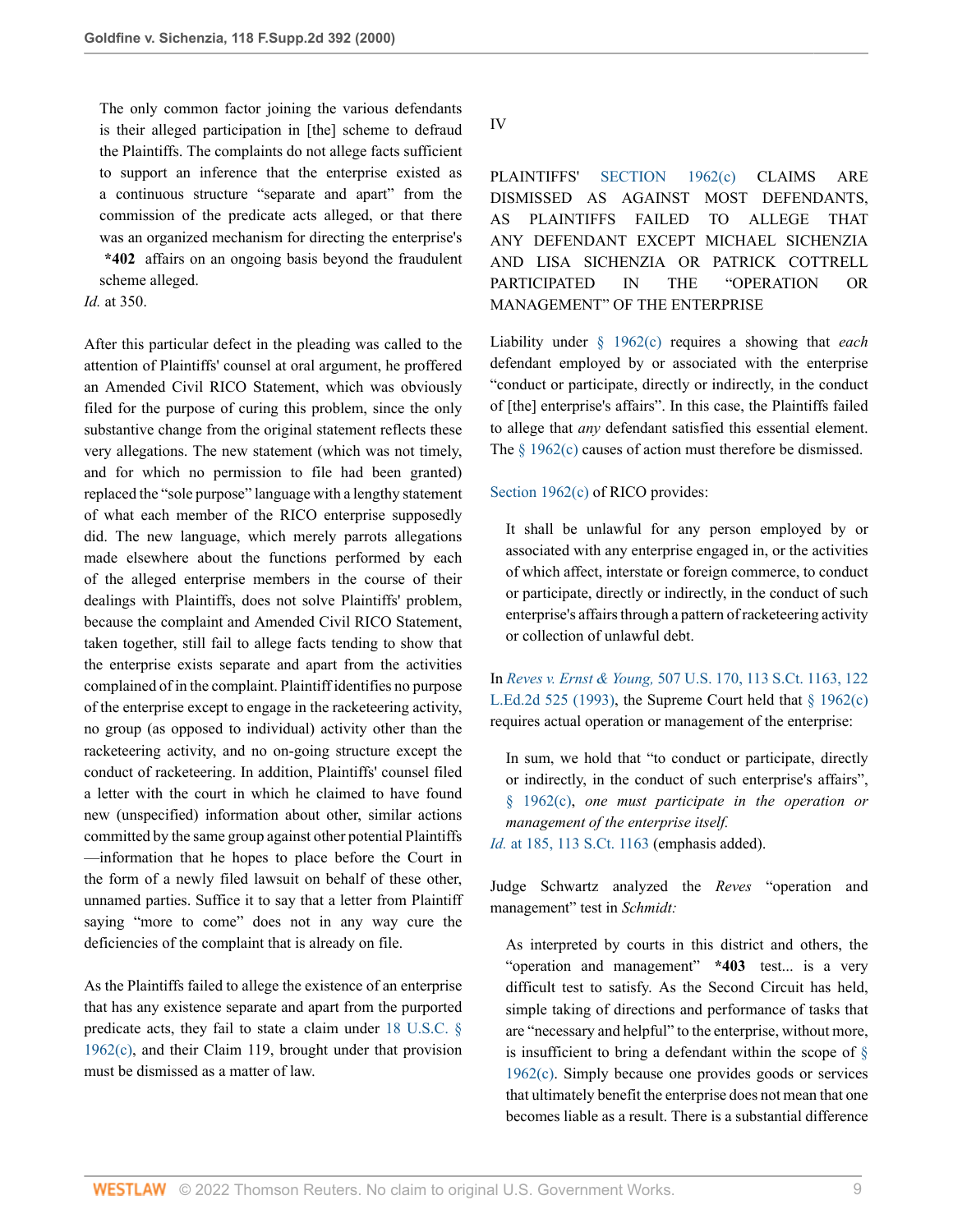between actual control over an enterprise and association with an enterprise in ways that do not involve control; only the former is sufficient under *Reves* because the test is not involvement but control. *[I]t is not the importance of such services that determines [§ 1962\(c\)](http://www.westlaw.com/Link/Document/FullText?findType=L&pubNum=1000546&cite=18USCAS1962&originatingDoc=Ib2410cc053d411d9b17ee4cdc604a702&refType=RB&originationContext=document&vr=3.0&rs=cblt1.0&transitionType=DocumentItem&contextData=(sc.UserEnteredCitation)#co_pp_4b24000003ba5) liability, but whether the provision of those services allows the defendant to direct the affairs of the enterprise.*

6 F.Supp.2d at 46 (internal citations and quotations omitted) (emphasis added).

<span id="page-9-0"></span>**[\[6\]](#page-1-2)** In addition, the mere fact that a defendant may have *aided* in the alleged scheme to defraud, *even if that aid was intentional,* does not give rise to liability under [§ 1962\(c\).](http://www.westlaw.com/Link/Document/FullText?findType=L&pubNum=1000546&cite=18USCAS1962&originatingDoc=Ib2410cc053d411d9b17ee4cdc604a702&refType=RB&originationContext=document&vr=3.0&rs=cblt1.0&transitionType=DocumentItem&contextData=(sc.UserEnteredCitation)#co_pp_4b24000003ba5) *See [Biofeedtrac, Inc. v. Kolinor Optical](http://www.westlaw.com/Link/Document/FullText?findType=Y&serNum=1993178420&pubNum=0000345&originatingDoc=Ib2410cc053d411d9b17ee4cdc604a702&refType=RP&fi=co_pp_sp_345_592&originationContext=document&vr=3.0&rs=cblt1.0&transitionType=DocumentItem&contextData=(sc.UserEnteredCitation)#co_pp_sp_345_592) [Enterprises & Consultants, S.R.L.,](http://www.westlaw.com/Link/Document/FullText?findType=Y&serNum=1993178420&pubNum=0000345&originatingDoc=Ib2410cc053d411d9b17ee4cdc604a702&refType=RP&fi=co_pp_sp_345_592&originationContext=document&vr=3.0&rs=cblt1.0&transitionType=DocumentItem&contextData=(sc.UserEnteredCitation)#co_pp_sp_345_592)* 832 F.Supp. 585, 592 [\(E.D.N.Y.1993\)](http://www.westlaw.com/Link/Document/FullText?findType=Y&serNum=1993178420&pubNum=0000345&originatingDoc=Ib2410cc053d411d9b17ee4cdc604a702&refType=RP&fi=co_pp_sp_345_592&originationContext=document&vr=3.0&rs=cblt1.0&transitionType=DocumentItem&contextData=(sc.UserEnteredCitation)#co_pp_sp_345_592)( "[P]laintiff has adduced no facts to suggest that [defendant's] actual or projected role was to lead, run, manage or direct any part of the enterprise. Thus, he did not participate in the conduct of an enterprise and did not violate [§ 1962\(c\)](http://www.westlaw.com/Link/Document/FullText?findType=L&pubNum=1000546&cite=18USCAS1962&originatingDoc=Ib2410cc053d411d9b17ee4cdc604a702&refType=RB&originationContext=document&vr=3.0&rs=cblt1.0&transitionType=DocumentItem&contextData=(sc.UserEnteredCitation)#co_pp_4b24000003ba5), even though he may have intentionally assisted a scheme to defraud.") (internal quotations omitted).

Plaintiffs fail to set forth any facts to show that most of the defendants were leaders, managers or directors of the SAC enterprise. Reading the allegations of the complaint most generously to the Plaintiffs, there are allegations sufficient to charge Michael and Lisa Sichenzia and Patrick Cottrell with leading, running, managing or directing any of the alleged enterprise. But there is no allegation that the other Defendants were leaders or managers of the enterprise.

For example, there is no allegation that Betty Grahn or Denise Grahn ever even spoke with any other defendant about the loans Plaintiffs claim were fraudulent, let alone that they were involved with the operation and management of the alleged enterprise, the sole purpose of which, Plaintiffs claim, was to procure those loans. The only allegations against Betty and Denise Grahn are that Betty Grahn purchased two of the parcels several months *after* the Plaintiffs made the loans, and that Denise Grahn notarized the signatures of other defendants. Denise Grahn's name is not even mentioned in section 4 of Plaintiffs' Civil RICO Statement, which purports to be a "Description of the Pattern of Racketeering Activity".

<span id="page-9-1"></span>**[\[7\]](#page-1-3)** The business entities named by the Plaintiffs in their [§ 1962\(c\)](http://www.westlaw.com/Link/Document/FullText?findType=L&pubNum=1000546&cite=18USCAS1962&originatingDoc=Ib2410cc053d411d9b17ee4cdc604a702&refType=RB&originationContext=document&vr=3.0&rs=cblt1.0&transitionType=DocumentItem&contextData=(sc.UserEnteredCitation)#co_pp_4b24000003ba5) claim, as opposed to the individual defendants, cannot possibly "lead, run, manage or direct" the affairs of the alleged enterprise, or, for that matter, act "intentionally"

at all, since corporations can act only through their individual officers, directors or agents (who are not explicitly identified).

Similarly, there are no allegations of leading, running, managing or directing the alleged enterprise made against the Artesian Defendants, D'Esso or Old Republic. Rather, the complaint asserts that they "engaged in or aided and abetted a pattern of indictable criminal acts". (Complaint ¶ 535). The specific allegations of the complaint identify what they did as, in essence, failing to record mortgages and other instruments affecting the loans made by Plaintiffs, wrongfully issuing priority of title insurance, offering false documents for filing, and engaging in various acts of negligence and breach of duty. None of those pages and pages of contentions remotely suggests how this transformed the non-Sichenzia Defendants into leaders, managers or directors of the enterprise of which they are not even alleged to be members (or, in the case of the Artesian **\*404** Defendants, were not alleged to be members until the Court suggested that the complaint was fatally deficient). Moreover, following *Biofeedtrac,* even if the Plaintiffs' Amended Complaint and Civil RICO Statement are construed to allege that the 1962(c) Defendants intentionally assisted in the purported scheme, such allegations are insufficient as a matter of law to properly plead a cause of action under [section 1962\(c\)](http://www.westlaw.com/Link/Document/FullText?findType=L&pubNum=1000546&cite=18USCAS1962&originatingDoc=Ib2410cc053d411d9b17ee4cdc604a702&refType=RB&originationContext=document&vr=3.0&rs=cblt1.0&transitionType=DocumentItem&contextData=(sc.UserEnteredCitation)#co_pp_4b24000003ba5). Plaintiffs' [§ 1962\(c\)](http://www.westlaw.com/Link/Document/FullText?findType=L&pubNum=1000546&cite=18USCAS1962&originatingDoc=Ib2410cc053d411d9b17ee4cdc604a702&refType=RB&originationContext=document&vr=3.0&rs=cblt1.0&transitionType=DocumentItem&contextData=(sc.UserEnteredCitation)#co_pp_4b24000003ba5) claims must therefore be dismissed as to all Defendants other than the Sichenzia defendants.

V

# PLAINTIFFS' RICO CLAIMS FAIL TO ALLEGE WITH PARTICULARITY A SCHEME TO DEFRAUD RATHER THAN A MERE BREACH OF CONTRACT, WHICH MANDATES DISMISSAL AGAINST THE SICHENZIA DEFENDANTS AND ARTESIAN

<span id="page-9-2"></span>**[\[8\]](#page-1-4)** It is fundamental that a Plaintiff who contends that the counterparty to a contract never intended to perform the terms of that contract may only prevail in an action for fraud under limited circumstances:

When a Plaintiff claims that the defendant breached a contract that he never intended to honor, he may only present that claim as an action sounding in fraud if (1) the defendant owed a legal duty to the Plaintiff "separate from the duty to perform under the contract"; (2) the defendant makes a fraudulent misrepresentation that is "collateral or extraneous" to the contract; or (3) the Plaintiff seeks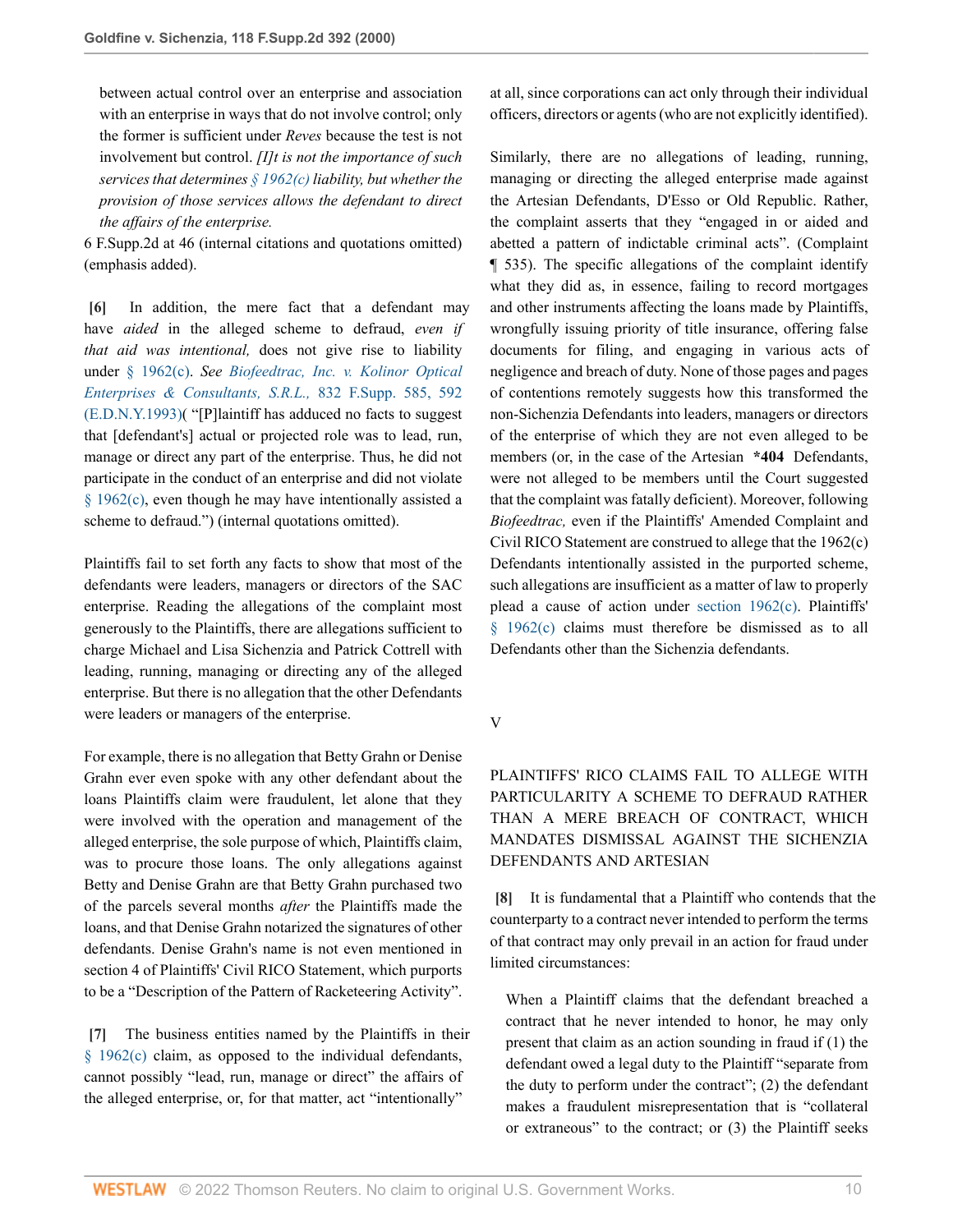special damages unrecoverable as contract damages. *See [Bridgestone/Firestone, Inc. v. Recovery Credit Services,](http://www.westlaw.com/Link/Document/FullText?findType=Y&serNum=1996234275&pubNum=0000506&originatingDoc=Ib2410cc053d411d9b17ee4cdc604a702&refType=RP&fi=co_pp_sp_506_20&originationContext=document&vr=3.0&rs=cblt1.0&transitionType=DocumentItem&contextData=(sc.UserEnteredCitation)#co_pp_sp_506_20) Inc.,* [98 F.3d 13, 20 \(2d Cir.1996\).](http://www.westlaw.com/Link/Document/FullText?findType=Y&serNum=1996234275&pubNum=0000506&originatingDoc=Ib2410cc053d411d9b17ee4cdc604a702&refType=RP&fi=co_pp_sp_506_20&originationContext=document&vr=3.0&rs=cblt1.0&transitionType=DocumentItem&contextData=(sc.UserEnteredCitation)#co_pp_sp_506_20) *[Cougar Audio, Inc. v. Reich,](http://www.westlaw.com/Link/Document/FullText?findType=Y&serNum=2000108076&pubNum=0000999&originatingDoc=Ib2410cc053d411d9b17ee4cdc604a702&refType=RP&originationContext=document&vr=3.0&rs=cblt1.0&transitionType=DocumentItem&contextData=(sc.UserEnteredCitation))* 2000 WL 420546 at \* 6

[\(S.D.N.Y. April 18, 2000\).](http://www.westlaw.com/Link/Document/FullText?findType=Y&serNum=2000108076&pubNum=0000999&originatingDoc=Ib2410cc053d411d9b17ee4cdc604a702&refType=RP&originationContext=document&vr=3.0&rs=cblt1.0&transitionType=DocumentItem&contextData=(sc.UserEnteredCitation))

As against the Sichenzia Defendants, Plaintiffs assert that they were defrauded into entering into contracts (mortgages, loans, etc.) that the counterparty never intended to honor. These alleged frauds form the basis of the predicate acts of mail and wire fraud that purport to underlie the RICO claims. At [section 2](http://www.westlaw.com/Link/Document/FullText?findType=L&pubNum=1000546&cite=18USCAS2&originatingDoc=Ib2410cc053d411d9b17ee4cdc604a702&refType=LQ&originationContext=document&vr=3.0&rs=cblt1.0&transitionType=DocumentItem&contextData=(sc.UserEnteredCitation)) of their Civil RICO Statement, Plaintiffs set forth their theory of the "alleged misconduct and basis of liability of each Defendant" as follows:

Defendants [Michael Sichenzia, Lisa Sichenzia and Patrick Cottrell] borrowed money from the Plaintiffs and executed and delivered false and invalid mortgages on said properties....[A]fter the closing of the mortgage loans, the Coughlins retained possession of the mortgages and did not record the mortgages until such time as the Sichenzias and Cottrell either sold the real property to others or mortgaged the property to others. These other defendants are corporate shells of the defendants, participants, or aiders and abetters [sic], in the scheme, employed by the enterprise, or were liable for the activities of the enterprise.

(Def. Exh. B at 2–4).

Plaintiffs fail to identify any legal duty owed to the Plaintiffs by any of the Sichenzia Defendants that is separate from the duty to perform under the mortgages and notes as required by *Cougar.* Although there are literally dozens of purported claims in the Amended Complaint based on alleged breach of fiduciary duty, they are made against Artesian Abstract and/or the Coughlins, not the Sichenzia Defendants, and, therefore, cannot be the basis for a fraud claim against the Sichenzia Defendants.

<span id="page-10-0"></span>**[\[9\]](#page-1-5)** The Plaintiffs also do not claim that any alleged material misrepresentation made by any of the moving defendants was "collateral or extraneous" to the notes and mortgages that underlie their causes of action. The Plaintiffs claim that the mortgages are "false and invalid" because "the Sichenzias and Cottrell closed on the mortgage **\*405** loans prior to the date they obtained title to the properties". (Def. Exh. B at 2). This allegation, even if true, does not show any misrepresentation that is collateral or extraneous to the underlying mortgages, and therefore cannot form the basis for a fraud claim.

Without making any legally sufficient allegation of fraud, Plaintiffs cannot allege mail fraud. Clearly, the Plaintiffs in this case are simply "attempt[ing] to dress a common law breach of contract...claim as a RICO claim." *[Spoto v.](http://www.westlaw.com/Link/Document/FullText?findType=Y&serNum=2000301749&pubNum=0000999&originatingDoc=Ib2410cc053d411d9b17ee4cdc604a702&refType=RP&originationContext=document&vr=3.0&rs=cblt1.0&transitionType=DocumentItem&contextData=(sc.UserEnteredCitation)) Herkimer County Trust,* [2000 WL 533293 at \\*5 \(N.D.N.Y.](http://www.westlaw.com/Link/Document/FullText?findType=Y&serNum=2000301749&pubNum=0000999&originatingDoc=Ib2410cc053d411d9b17ee4cdc604a702&refType=RP&originationContext=document&vr=3.0&rs=cblt1.0&transitionType=DocumentItem&contextData=(sc.UserEnteredCitation)) [Apr.27, 2000\)](http://www.westlaw.com/Link/Document/FullText?findType=Y&serNum=2000301749&pubNum=0000999&originatingDoc=Ib2410cc053d411d9b17ee4cdc604a702&refType=RP&originationContext=document&vr=3.0&rs=cblt1.0&transitionType=DocumentItem&contextData=(sc.UserEnteredCitation)). Because there is no basis upon which Plaintiffs can convert their common law contract claims into even common law (as opposed to RICO) fraud claims, the RICO claims against the Sichenzia Defendants are deficient as a matter of law, and Count 119 must be dismissed.

As against the Artesian Defendants, Plaintiffs allege, in their complaint and RICO Statement, that Artesian "accomplished" the fraudulent scheme by mailing or faxing copies of one defective mortgage, as well as certain letters and satisfactions of mortgages, to the Plaintiffs. (Cplt., Claim 16, and Amended RICO Statement at pp. 8, 23). The allegations concerning the letters can be quickly dismissed, as the contents thereof are not set forth with specificity, nor are any misrepresentations identified with the specificity required by [Fed.R.Civ.P. 9\(b\).](http://www.westlaw.com/Link/Document/FullText?findType=L&pubNum=1000600&cite=USFRCPR9&originatingDoc=Ib2410cc053d411d9b17ee4cdc604a702&refType=RB&originationContext=document&vr=3.0&rs=cblt1.0&transitionType=DocumentItem&contextData=(sc.UserEnteredCitation)#co_pp_a83b000018c76) As for the supposed transmission of defective insurance policies (most of which appear to have been sent by overnight courier, not via the mail or interstate wire), Plaintiff does not explain how the act of transmission was incidental to an essential part of the alleged fraudulent scheme to withhold and fail to file instruments so as to defeat Plaintiffs' priority liens, *see [Schmuck v. United States,](http://www.westlaw.com/Link/Document/FullText?findType=Y&serNum=1989042741&pubNum=0000708&originatingDoc=Ib2410cc053d411d9b17ee4cdc604a702&refType=RP&originationContext=document&vr=3.0&rs=cblt1.0&transitionType=DocumentItem&contextData=(sc.UserEnteredCitation))* 489 [U.S. 705, 712, 109 S.Ct. 1443, 103 L.Ed.2d 734 \(1989\)—](http://www.westlaw.com/Link/Document/FullText?findType=Y&serNum=1989042741&pubNum=0000708&originatingDoc=Ib2410cc053d411d9b17ee4cdc604a702&refType=RP&originationContext=document&vr=3.0&rs=cblt1.0&transitionType=DocumentItem&contextData=(sc.UserEnteredCitation))nor is it apparent to this Court that is was incidental to an essential part of the scheme. Thus, Plaintiffs have not sufficiently pled violations of [18 U.S.C. §§ 1962\(a\)](http://www.westlaw.com/Link/Document/FullText?findType=L&pubNum=1000546&cite=18USCAS1962&originatingDoc=Ib2410cc053d411d9b17ee4cdc604a702&refType=RB&originationContext=document&vr=3.0&rs=cblt1.0&transitionType=DocumentItem&contextData=(sc.UserEnteredCitation)#co_pp_8b3b0000958a4) and [\(c\)](http://www.westlaw.com/Link/Document/FullText?findType=L&pubNum=1000546&cite=18USCAS1962&originatingDoc=Ib2410cc053d411d9b17ee4cdc604a702&refType=RB&originationContext=document&vr=3.0&rs=cblt1.0&transitionType=DocumentItem&contextData=(sc.UserEnteredCitation)#co_pp_4b24000003ba5) against those Defendants, either.

VI

# PLAINTIFFS' CLAIMS BASED UPON "AIDING AND ABETTING" ARE DISMISSED, AS THERE IS NO PRIVATE RIGHT OF ACTION FOR AIDING AND ABETTING A RICO VIOLATION

Plaintiffs allege, at Paragraph 535 of the Amended Complaint:

Each of the defendants have engaged in or aided and abetted a pattern of indictable criminal acts including, but not limited to, mail fraud, in violation of [18 USC § 1341](http://www.westlaw.com/Link/Document/FullText?findType=L&pubNum=1000546&cite=18USCAS1341&originatingDoc=Ib2410cc053d411d9b17ee4cdc604a702&refType=LQ&originationContext=document&vr=3.0&rs=cblt1.0&transitionType=DocumentItem&contextData=(sc.UserEnteredCitation)); wire fraud, in violation of [18 USC § 1343](http://www.westlaw.com/Link/Document/FullText?findType=L&pubNum=1000546&cite=18USCAS1343&originatingDoc=Ib2410cc053d411d9b17ee4cdc604a702&refType=LQ&originationContext=document&vr=3.0&rs=cblt1.0&transitionType=DocumentItem&contextData=(sc.UserEnteredCitation)); aiding and abetting in violation of [18 USC § 2;](http://www.westlaw.com/Link/Document/FullText?findType=L&pubNum=1000546&cite=18USCAS2&originatingDoc=Ib2410cc053d411d9b17ee4cdc604a702&refType=LQ&originationContext=document&vr=3.0&rs=cblt1.0&transitionType=DocumentItem&contextData=(sc.UserEnteredCitation)) and [sic] which, in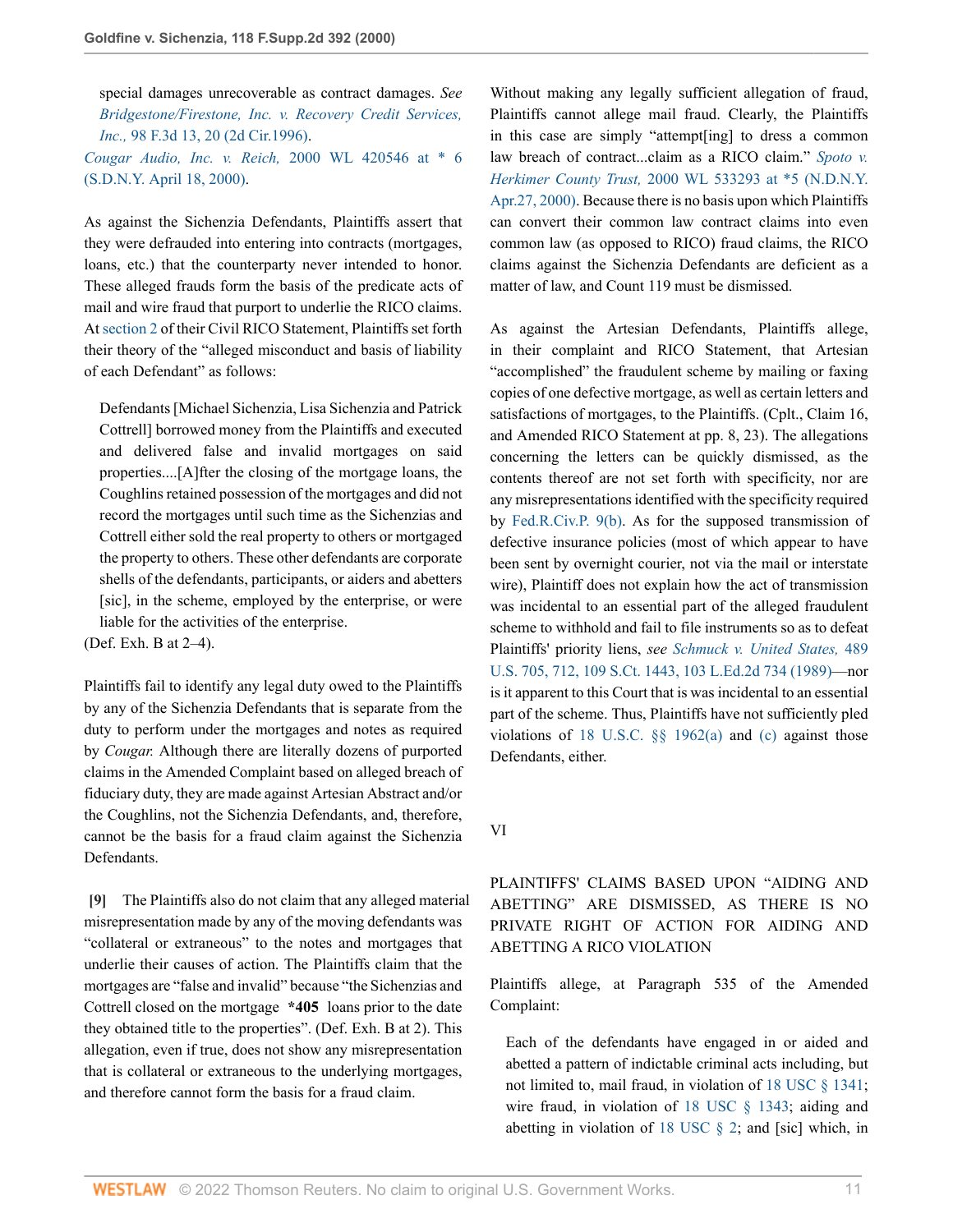turn, constitute [sic] "racketeering activity" as that term is defined in [18 USC § 1961\(5\)](http://www.westlaw.com/Link/Document/FullText?findType=L&pubNum=1000546&cite=18USCAS1961&originatingDoc=Ib2410cc053d411d9b17ee4cdc604a702&refType=RB&originationContext=document&vr=3.0&rs=cblt1.0&transitionType=DocumentItem&contextData=(sc.UserEnteredCitation)#co_pp_362c000048fd7).

Plaintiffs' Civil RICO statement, at Paragraph 4(a), states: "The specific statutes that were allegedly violated are [18 USC](http://www.westlaw.com/Link/Document/FullText?findType=L&pubNum=1000546&cite=18USCAS1341&originatingDoc=Ib2410cc053d411d9b17ee4cdc604a702&refType=LQ&originationContext=document&vr=3.0&rs=cblt1.0&transitionType=DocumentItem&contextData=(sc.UserEnteredCitation))  $\S$  1341 (mail fraud),  $\S$  1343 (wire fraud), and  $\S$  2 (aiding and abetting)." The final paragraph of Item "2" of Plaintiff's Civil RICO Statement (pp. 3–4) describes the roles of 13 separate named defendants, along with the "John Doe" defendants, as follows:

These other defendants are corporate shells of the defendants, participants, or aiders and abetters [sic], in the scheme, employed by the enterprise, or were liable for the activities of the enterprise.

While this rather vague and general pleading does not sufficiently delineate among the various categories of defendants, it would appear that the only allegations against (1) the Sichenzia defendants other than Lisa and Michael Sichenzia and Cottrell, (2) Old Republic, (3) DeEsso, and (4) certain allegations against the Artesian **\*406** defendants are allegations of aiding and abetting.<sup>[1](#page-13-0)</sup>

<span id="page-11-0"></span>**[\[10\]](#page-1-6)** Courts in this District have long held that there is no private right of action for aiding and abetting a RICO violation. *See [LaSalle National Bank v. Duff &](http://www.westlaw.com/Link/Document/FullText?findType=Y&serNum=1997028720&pubNum=0000345&originatingDoc=Ib2410cc053d411d9b17ee4cdc604a702&refType=RP&fi=co_pp_sp_345_1088&originationContext=document&vr=3.0&rs=cblt1.0&transitionType=DocumentItem&contextData=(sc.UserEnteredCitation)#co_pp_sp_345_1088) Phelps Credit Rating Co.,* [951 F.Supp. 1071, 1088–1089](http://www.westlaw.com/Link/Document/FullText?findType=Y&serNum=1997028720&pubNum=0000345&originatingDoc=Ib2410cc053d411d9b17ee4cdc604a702&refType=RP&fi=co_pp_sp_345_1088&originationContext=document&vr=3.0&rs=cblt1.0&transitionType=DocumentItem&contextData=(sc.UserEnteredCitation)#co_pp_sp_345_1088) [\(S.D.N.Y.1996\)\(](http://www.westlaw.com/Link/Document/FullText?findType=Y&serNum=1997028720&pubNum=0000345&originatingDoc=Ib2410cc053d411d9b17ee4cdc604a702&refType=RP&fi=co_pp_sp_345_1088&originationContext=document&vr=3.0&rs=cblt1.0&transitionType=DocumentItem&contextData=(sc.UserEnteredCitation)#co_pp_sp_345_1088)"the Court ... recommends dismissal of Plaintiffs' claim of aiding and abetting a RICO violation on the ground that there is no such cause of action."); *[Department of Economic Development v. Arthur Andersen](http://www.westlaw.com/Link/Document/FullText?findType=Y&serNum=1996084134&pubNum=0000345&originatingDoc=Ib2410cc053d411d9b17ee4cdc604a702&refType=RP&fi=co_pp_sp_345_475&originationContext=document&vr=3.0&rs=cblt1.0&transitionType=DocumentItem&contextData=(sc.UserEnteredCitation)#co_pp_sp_345_475) & Co.,* [924 F.Supp. 449, 475–78 \(S.D.N.Y.1996\)](http://www.westlaw.com/Link/Document/FullText?findType=Y&serNum=1996084134&pubNum=0000345&originatingDoc=Ib2410cc053d411d9b17ee4cdc604a702&refType=RP&fi=co_pp_sp_345_475&originationContext=document&vr=3.0&rs=cblt1.0&transitionType=DocumentItem&contextData=(sc.UserEnteredCitation)#co_pp_sp_345_475)(citing the Supreme Court's analysis in *[Central Bank of Denver, N.A. v.](http://www.westlaw.com/Link/Document/FullText?findType=Y&serNum=1994086670&pubNum=0000708&originatingDoc=Ib2410cc053d411d9b17ee4cdc604a702&refType=RP&originationContext=document&vr=3.0&rs=cblt1.0&transitionType=DocumentItem&contextData=(sc.UserEnteredCitation)) [First Interstate Bank of Denver, N.A.,](http://www.westlaw.com/Link/Document/FullText?findType=Y&serNum=1994086670&pubNum=0000708&originatingDoc=Ib2410cc053d411d9b17ee4cdc604a702&refType=RP&originationContext=document&vr=3.0&rs=cblt1.0&transitionType=DocumentItem&contextData=(sc.UserEnteredCitation))* 511 U.S. 164, 114 S.Ct. [1439, 128 L.Ed.2d 119 \(1994\)\)](http://www.westlaw.com/Link/Document/FullText?findType=Y&serNum=1994086670&pubNum=0000708&originatingDoc=Ib2410cc053d411d9b17ee4cdc604a702&refType=RP&originationContext=document&vr=3.0&rs=cblt1.0&transitionType=DocumentItem&contextData=(sc.UserEnteredCitation)).

In *[Hayden v. Paul Weiss, Rifkind, Wharton & Garrison,](http://www.westlaw.com/Link/Document/FullText?findType=Y&serNum=1997057723&pubNum=0000345&originatingDoc=Ib2410cc053d411d9b17ee4cdc604a702&refType=RP&originationContext=document&vr=3.0&rs=cblt1.0&transitionType=DocumentItem&contextData=(sc.UserEnteredCitation))* 955 [F.Supp. 248 \(S.D.N.Y.1997\),](http://www.westlaw.com/Link/Document/FullText?findType=Y&serNum=1997057723&pubNum=0000345&originatingDoc=Ib2410cc053d411d9b17ee4cdc604a702&refType=RP&originationContext=document&vr=3.0&rs=cblt1.0&transitionType=DocumentItem&contextData=(sc.UserEnteredCitation)) the district court followed the reasoning of *Central Bank* and declined to find a private right of action:

Nowhere in the text of [Section 1962](http://www.westlaw.com/Link/Document/FullText?findType=L&pubNum=1000546&cite=18USCAS1962&originatingDoc=Ib2410cc053d411d9b17ee4cdc604a702&refType=LQ&originationContext=document&vr=3.0&rs=cblt1.0&transitionType=DocumentItem&contextData=(sc.UserEnteredCitation)) is there any indication that Congress intended to "impose aiding and abetting liability for a violation of the RICO Statute." Indeed, the only reference to aiding and abetting is found in [Section](http://www.westlaw.com/Link/Document/FullText?findType=L&pubNum=1000546&cite=18USCAS1962&originatingDoc=Ib2410cc053d411d9b17ee4cdc604a702&refType=RB&originationContext=document&vr=3.0&rs=cblt1.0&transitionType=DocumentItem&contextData=(sc.UserEnteredCitation)#co_pp_8b3b0000958a4) [1962\(a\)](http://www.westlaw.com/Link/Document/FullText?findType=L&pubNum=1000546&cite=18USCAS1962&originatingDoc=Ib2410cc053d411d9b17ee4cdc604a702&refType=RB&originationContext=document&vr=3.0&rs=cblt1.0&transitionType=DocumentItem&contextData=(sc.UserEnteredCitation)#co_pp_8b3b0000958a4), which incorporates the general criminal aiding and abetting statute,  $18 \text{ USC} \text{ } \text{\&} 2$ , with specific reference to the collection of an unlawful debt. Plaintiffs have not alleged that price in any way violated  $\S$  1962(a). Indeed,

the reference to [Section 2](http://www.westlaw.com/Link/Document/FullText?findType=L&pubNum=1000546&cite=18USCAS2&originatingDoc=Ib2410cc053d411d9b17ee4cdc604a702&refType=LQ&originationContext=document&vr=3.0&rs=cblt1.0&transitionType=DocumentItem&contextData=(sc.UserEnteredCitation)), in that limited connection, cuts strongly against a conclusion that a Congress intended to create [Section 2](http://www.westlaw.com/Link/Document/FullText?findType=L&pubNum=1000546&cite=18USCAS2&originatingDoc=Ib2410cc053d411d9b17ee4cdc604a702&refType=LQ&originationContext=document&vr=3.0&rs=cblt1.0&transitionType=DocumentItem&contextData=(sc.UserEnteredCitation)) liability for other RICO violations. [955 F.Supp. at 256](http://www.westlaw.com/Link/Document/FullText?findType=Y&serNum=1997057723&pubNum=0000345&originatingDoc=Ib2410cc053d411d9b17ee4cdc604a702&refType=RP&fi=co_pp_sp_345_256&originationContext=document&vr=3.0&rs=cblt1.0&transitionType=DocumentItem&contextData=(sc.UserEnteredCitation)#co_pp_sp_345_256).

The Plaintiffs in this case do not allege any collection of any unlawful debt as a basis for [section 1962\(a\)](http://www.westlaw.com/Link/Document/FullText?findType=L&pubNum=1000546&cite=18USCAS1962&originatingDoc=Ib2410cc053d411d9b17ee4cdc604a702&refType=RB&originationContext=document&vr=3.0&rs=cblt1.0&transitionType=DocumentItem&contextData=(sc.UserEnteredCitation)#co_pp_8b3b0000958a4) liability. Therefore, the fact that Congress incorporated the general criminal aiding and abetting statute into [section 1962\(a\)](http://www.westlaw.com/Link/Document/FullText?findType=L&pubNum=1000546&cite=18USCAS1962&originatingDoc=Ib2410cc053d411d9b17ee4cdc604a702&refType=LQ&originationContext=document&vr=3.0&rs=cblt1.0&transitionType=DocumentItem&contextData=(sc.UserEnteredCitation)) in the specific context of unlawful debt collection has no application to the facts of this case. As this Court does not recognize a private right of action for aiding and abetting a RICO violation, Plaintiffs' causes of action against the all defendants, insofar as they are based on either "aiding and abetting" or [18 U.S.C. § 2](http://www.westlaw.com/Link/Document/FullText?findType=L&pubNum=1000546&cite=18USCAS2&originatingDoc=Ib2410cc053d411d9b17ee4cdc604a702&refType=LQ&originationContext=document&vr=3.0&rs=cblt1.0&transitionType=DocumentItem&contextData=(sc.UserEnteredCitation)), must be dismissed.

VII

<span id="page-11-2"></span>PLAINTIFFS' [SECTION 1962\(d\)](http://www.westlaw.com/Link/Document/FullText?findType=L&pubNum=1000546&cite=18USCAS1962&originatingDoc=Ib2410cc053d411d9b17ee4cdc604a702&refType=RB&originationContext=document&vr=3.0&rs=cblt1.0&transitionType=DocumentItem&contextData=(sc.UserEnteredCitation)#co_pp_5ba1000067d06) CLAIMS ARE DISMISSED AS THE SUBSTANTIVE CLAIMS ARE DEFICIENT

<span id="page-11-1"></span>**[\[11\]](#page-1-7)** Plaintiffs' substantive claims under [18 U.S.C.1962\(a\)](http://www.westlaw.com/Link/Document/FullText?findType=L&pubNum=1000546&cite=18USCAS1962&originatingDoc=Ib2410cc053d411d9b17ee4cdc604a702&refType=RB&originationContext=document&vr=3.0&rs=cblt1.0&transitionType=DocumentItem&contextData=(sc.UserEnteredCitation)#co_pp_8b3b0000958a4) and [\(c\)](http://www.westlaw.com/Link/Document/FullText?findType=L&pubNum=1000546&cite=18USCAS1962&originatingDoc=Ib2410cc053d411d9b17ee4cdc604a702&refType=RB&originationContext=document&vr=3.0&rs=cblt1.0&transitionType=DocumentItem&contextData=(sc.UserEnteredCitation)#co_pp_4b24000003ba5) fail to state a cause of action, and have been dismissed. As a result, Plaintiffs' claim under [section 1962\(d\)](http://www.westlaw.com/Link/Document/FullText?findType=L&pubNum=1000546&cite=18USCAS1962&originatingDoc=Ib2410cc053d411d9b17ee4cdc604a702&refType=RB&originationContext=document&vr=3.0&rs=cblt1.0&transitionType=DocumentItem&contextData=(sc.UserEnteredCitation)#co_pp_5ba1000067d06) sounding in conspiracy to violate [sections 1962\(a\)](http://www.westlaw.com/Link/Document/FullText?findType=L&pubNum=1000546&cite=18USCAS1962&originatingDoc=Ib2410cc053d411d9b17ee4cdc604a702&refType=RB&originationContext=document&vr=3.0&rs=cblt1.0&transitionType=DocumentItem&contextData=(sc.UserEnteredCitation)#co_pp_8b3b0000958a4) and [\(c\)](http://www.westlaw.com/Link/Document/FullText?findType=L&pubNum=1000546&cite=18USCAS1962&originatingDoc=Ib2410cc053d411d9b17ee4cdc604a702&refType=RB&originationContext=document&vr=3.0&rs=cblt1.0&transitionType=DocumentItem&contextData=(sc.UserEnteredCitation)#co_pp_4b24000003ba5) must also be dismissed. As noted in *Black Radio Network:*

[Section 1962\(d\)](http://www.westlaw.com/Link/Document/FullText?findType=L&pubNum=1000546&cite=18USCAS1962&originatingDoc=Ib2410cc053d411d9b17ee4cdc604a702&refType=RB&originationContext=document&vr=3.0&rs=cblt1.0&transitionType=DocumentItem&contextData=(sc.UserEnteredCitation)#co_pp_5ba1000067d06) prohibits any conspiracy to commit a RICO violation. A RICO conspiracy claim must fail, however, if the substantive claims themselves are deficient. *[Discon Inc. v. NYNEX Corp.,](http://www.westlaw.com/Link/Document/FullText?findType=Y&serNum=1996197208&pubNum=0000506&originatingDoc=Ib2410cc053d411d9b17ee4cdc604a702&refType=RP&fi=co_pp_sp_506_1064&originationContext=document&vr=3.0&rs=cblt1.0&transitionType=DocumentItem&contextData=(sc.UserEnteredCitation)#co_pp_sp_506_1064)* 93 F.3d 1055 at 1064 (2d [Cir.1996\)](http://www.westlaw.com/Link/Document/FullText?findType=Y&serNum=1996197208&pubNum=0000506&originatingDoc=Ib2410cc053d411d9b17ee4cdc604a702&refType=RP&fi=co_pp_sp_506_1064&originationContext=document&vr=3.0&rs=cblt1.0&transitionType=DocumentItem&contextData=(sc.UserEnteredCitation)#co_pp_sp_506_1064); *[Hecht v. Commerce Clearing House, Inc.,](http://www.westlaw.com/Link/Document/FullText?findType=Y&serNum=1990029732&pubNum=0000350&originatingDoc=Ib2410cc053d411d9b17ee4cdc604a702&refType=RP&fi=co_pp_sp_350_25&originationContext=document&vr=3.0&rs=cblt1.0&transitionType=DocumentItem&contextData=(sc.UserEnteredCitation)#co_pp_sp_350_25)* 897 [F.2d 21, 25 \(2d Cir.1990\)](http://www.westlaw.com/Link/Document/FullText?findType=Y&serNum=1990029732&pubNum=0000350&originatingDoc=Ib2410cc053d411d9b17ee4cdc604a702&refType=RP&fi=co_pp_sp_350_25&originationContext=document&vr=3.0&rs=cblt1.0&transitionType=DocumentItem&contextData=(sc.UserEnteredCitation)#co_pp_sp_350_25).

[44 F.Supp.2d at 581.](http://www.westlaw.com/Link/Document/FullText?findType=Y&serNum=1999102010&pubNum=4637&originatingDoc=Ib2410cc053d411d9b17ee4cdc604a702&refType=RP&fi=co_pp_sp_4637_581&originationContext=document&vr=3.0&rs=cblt1.0&transitionType=DocumentItem&contextData=(sc.UserEnteredCitation)#co_pp_sp_4637_581) *See also, Biofeedtrac,* [832 F.Supp. at](http://www.westlaw.com/Link/Document/FullText?findType=Y&serNum=1993178420&pubNum=345&originatingDoc=Ib2410cc053d411d9b17ee4cdc604a702&refType=RP&fi=co_pp_sp_345_592&originationContext=document&vr=3.0&rs=cblt1.0&transitionType=DocumentItem&contextData=(sc.UserEnteredCitation)#co_pp_sp_345_592) [592;](http://www.westlaw.com/Link/Document/FullText?findType=Y&serNum=1993178420&pubNum=345&originatingDoc=Ib2410cc053d411d9b17ee4cdc604a702&refType=RP&fi=co_pp_sp_345_592&originationContext=document&vr=3.0&rs=cblt1.0&transitionType=DocumentItem&contextData=(sc.UserEnteredCitation)#co_pp_sp_345_592) *Redtail Leasing,* [1999 WL 32941 at \\*6.](http://www.westlaw.com/Link/Document/FullText?findType=Y&serNum=1999039124&pubNum=0000999&originatingDoc=Ib2410cc053d411d9b17ee4cdc604a702&refType=RP&originationContext=document&vr=3.0&rs=cblt1.0&transitionType=DocumentItem&contextData=(sc.UserEnteredCitation))

The Plaintiffs' substantive RICO claim (Claim 119) is plainly deficient in this case. Therefore, the purported [Section](http://www.westlaw.com/Link/Document/FullText?findType=L&pubNum=1000546&cite=18USCAS1962&originatingDoc=Ib2410cc053d411d9b17ee4cdc604a702&refType=RB&originationContext=document&vr=3.0&rs=cblt1.0&transitionType=DocumentItem&contextData=(sc.UserEnteredCitation)#co_pp_5ba1000067d06) [1962\(d\)](http://www.westlaw.com/Link/Document/FullText?findType=L&pubNum=1000546&cite=18USCAS1962&originatingDoc=Ib2410cc053d411d9b17ee4cdc604a702&refType=RB&originationContext=document&vr=3.0&rs=cblt1.0&transitionType=DocumentItem&contextData=(sc.UserEnteredCitation)#co_pp_5ba1000067d06) claim (Claim 120) also must fail as a matter of law.

In addition, the Section  $1962(d)$  claim fails as against every defendant because the complaint does not allege that each defendant agreed to commit two or more predicate acts. In *[Adler v. Berg Harmon Associates,](http://www.westlaw.com/Link/Document/FullText?findType=Y&serNum=1992074419&pubNum=0000345&originatingDoc=Ib2410cc053d411d9b17ee4cdc604a702&refType=RP&originationContext=document&vr=3.0&rs=cblt1.0&transitionType=DocumentItem&contextData=(sc.UserEnteredCitation))* 790 F.Supp. 1222 [\(S.D.N.Y.1992\),](http://www.westlaw.com/Link/Document/FullText?findType=Y&serNum=1992074419&pubNum=0000345&originatingDoc=Ib2410cc053d411d9b17ee4cdc604a702&refType=RP&originationContext=document&vr=3.0&rs=cblt1.0&transitionType=DocumentItem&contextData=(sc.UserEnteredCitation)) the court noted that " **\*407** [18 U.S.C.](http://www.westlaw.com/Link/Document/FullText?findType=L&pubNum=1000546&cite=18USCAS1962&originatingDoc=Ib2410cc053d411d9b17ee4cdc604a702&refType=RB&originationContext=document&vr=3.0&rs=cblt1.0&transitionType=DocumentItem&contextData=(sc.UserEnteredCitation)#co_pp_5ba1000067d06) [§ 1962\(d\)](http://www.westlaw.com/Link/Document/FullText?findType=L&pubNum=1000546&cite=18USCAS1962&originatingDoc=Ib2410cc053d411d9b17ee4cdc604a702&refType=RB&originationContext=document&vr=3.0&rs=cblt1.0&transitionType=DocumentItem&contextData=(sc.UserEnteredCitation)#co_pp_5ba1000067d06) requires an allegation that a 'defendant himself at least agreed to commit two or more predicate crimes.'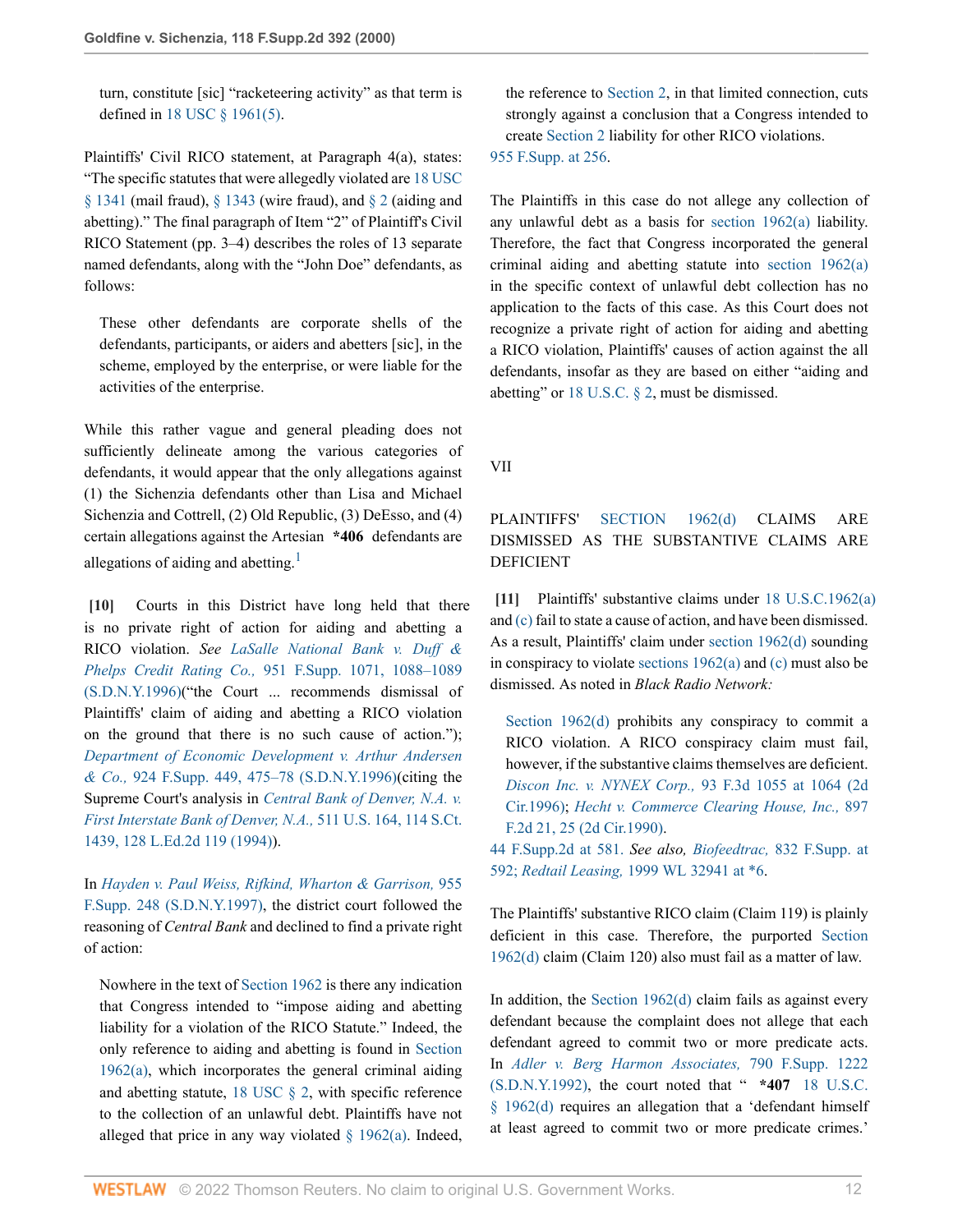" (quoting *[United States v. Ruggiero,](http://www.westlaw.com/Link/Document/FullText?findType=Y&serNum=1984105226&pubNum=0000350&originatingDoc=Ib2410cc053d411d9b17ee4cdc604a702&refType=RP&fi=co_pp_sp_350_921&originationContext=document&vr=3.0&rs=cblt1.0&transitionType=DocumentItem&contextData=(sc.UserEnteredCitation)#co_pp_sp_350_921)* 726 F.2d 913, 921 [\(2d Cir.\)](http://www.westlaw.com/Link/Document/FullText?findType=Y&serNum=1984105226&pubNum=0000350&originatingDoc=Ib2410cc053d411d9b17ee4cdc604a702&refType=RP&fi=co_pp_sp_350_921&originationContext=document&vr=3.0&rs=cblt1.0&transitionType=DocumentItem&contextData=(sc.UserEnteredCitation)#co_pp_sp_350_921), *cert. denied,* [469 U.S. 831, 105 S.Ct. 118, 83](http://www.westlaw.com/Link/Document/FullText?findType=Y&serNum=1984238943&pubNum=0000708&originatingDoc=Ib2410cc053d411d9b17ee4cdc604a702&refType=RP&originationContext=document&vr=3.0&rs=cblt1.0&transitionType=DocumentItem&contextData=(sc.UserEnteredCitation)) [L.Ed.2d 60 \(1984\)](http://www.westlaw.com/Link/Document/FullText?findType=Y&serNum=1984238943&pubNum=0000708&originatingDoc=Ib2410cc053d411d9b17ee4cdc604a702&refType=RP&originationContext=document&vr=3.0&rs=cblt1.0&transitionType=DocumentItem&contextData=(sc.UserEnteredCitation))). [790 F.Supp. at 1233.](http://www.westlaw.com/Link/Document/FullText?findType=Y&serNum=1992074419&pubNum=345&originatingDoc=Ib2410cc053d411d9b17ee4cdc604a702&refType=RP&fi=co_pp_sp_345_1233&originationContext=document&vr=3.0&rs=cblt1.0&transitionType=DocumentItem&contextData=(sc.UserEnteredCitation)#co_pp_sp_345_1233) In that case, the complaint alleged that "All of the defendants conspired among themselves to further the scheme to defraud, which was in violation of [18 U.S.C. § 1962\(c\)](http://www.westlaw.com/Link/Document/FullText?findType=L&pubNum=1000546&cite=18USCAS1962&originatingDoc=Ib2410cc053d411d9b17ee4cdc604a702&refType=RB&originationContext=document&vr=3.0&rs=cblt1.0&transitionType=DocumentItem&contextData=(sc.UserEnteredCitation)#co_pp_4b24000003ba5) as described above. By knowingly and willingly participating in the conspiracy, defendants violated [18 U.S.C. § 1962\(d\).](http://www.westlaw.com/Link/Document/FullText?findType=L&pubNum=1000546&cite=18USCAS1962&originatingDoc=Ib2410cc053d411d9b17ee4cdc604a702&refType=RB&originationContext=document&vr=3.0&rs=cblt1.0&transitionType=DocumentItem&contextData=(sc.UserEnteredCitation)#co_pp_5ba1000067d06)" *Id.* The court concluded that "Such an allegation falls short of alleging that each defendant personally agreed to commit two or more predicate acts," and that there exited " no factual allegations supporting an inference that the various defendants consciously agreed to become part of a RICO conspiracy." *Id.* [at 1234](http://www.westlaw.com/Link/Document/FullText?findType=Y&serNum=1992074419&pubNum=0000345&originatingDoc=Ib2410cc053d411d9b17ee4cdc604a702&refType=RP&fi=co_pp_sp_345_1234&originationContext=document&vr=3.0&rs=cblt1.0&transitionType=DocumentItem&contextData=(sc.UserEnteredCitation)#co_pp_sp_345_1234).

Similarly, in *Burke v. Dowling,* the Eastern District Court held:

In order to state a claim under  $\S$  1962(d), Plaintiffs must specifically allege that each of these defendants entered into an agreement to commit two predicate acts. The fact of agreement itself, however, is insufficient to state a claim; Plaintiffs must also allege that defendants embraced the objective of the alleged conspiracy. The defendant must be aware of the existence of the conspiracy, and understand that the RICO enterprise extends beyond his individual role.

[944 F.Supp. 1036, 1068](http://www.westlaw.com/Link/Document/FullText?findType=Y&serNum=1996239855&pubNum=0000345&originatingDoc=Ib2410cc053d411d9b17ee4cdc604a702&refType=RP&fi=co_pp_sp_345_1068&originationContext=document&vr=3.0&rs=cblt1.0&transitionType=DocumentItem&contextData=(sc.UserEnteredCitation)#co_pp_sp_345_1068) (internal citations and quotations omitted).

The mere parroting of the statutory language in the pleadings is insufficient to show that each defendant knowingly agreed to participate in the alleged scheme:

[T]he complaints fail to provide specific factual allegations supporting an inference that Fleet entered into an agreement to facilitate the goals of [the] enterprise. "Bare and conclusory allegations are insufficient to withstand a motion to dismiss and a Plaintiff must plead facts sufficient to show that each defendant knowingly agreed to participate in the conspiracy." *[Colony at Holbrook, Inc. v.](http://www.westlaw.com/Link/Document/FullText?findType=Y&serNum=1996122536&pubNum=0000345&originatingDoc=Ib2410cc053d411d9b17ee4cdc604a702&refType=RP&fi=co_pp_sp_345_1238&originationContext=document&vr=3.0&rs=cblt1.0&transitionType=DocumentItem&contextData=(sc.UserEnteredCitation)#co_pp_sp_345_1238) Strata G.C., Inc.,* [928 F.Supp. 1224, 1238 \(E.D.N.Y.1996\).](http://www.westlaw.com/Link/Document/FullText?findType=Y&serNum=1996122536&pubNum=0000345&originatingDoc=Ib2410cc053d411d9b17ee4cdc604a702&refType=RP&fi=co_pp_sp_345_1238&originationContext=document&vr=3.0&rs=cblt1.0&transitionType=DocumentItem&contextData=(sc.UserEnteredCitation)#co_pp_sp_345_1238) *Schmidt,* [16 F.Supp.2d at 354](http://www.westlaw.com/Link/Document/FullText?findType=Y&serNum=1998167142&pubNum=0004637&originatingDoc=Ib2410cc053d411d9b17ee4cdc604a702&refType=RP&fi=co_pp_sp_4637_354&originationContext=document&vr=3.0&rs=cblt1.0&transitionType=DocumentItem&contextData=(sc.UserEnteredCitation)#co_pp_sp_4637_354).

<span id="page-12-0"></span>**[\[12\]](#page-1-8)** Here, Plaintiffs' Amended Complaint and Civil RICO Statement are devoid of any factual allegation whatsoever to indicate that any of the moving defendants were aware of the alleged scope of the purported enterprise, or that they specifically agreed to further the alleged scheme through

the commission or facilitation of any racketeering activity. Therefore, Plaintiffs fail to properly plead the requisite elements of a claim under [section 1962\(d\),](http://www.westlaw.com/Link/Document/FullText?findType=L&pubNum=1000546&cite=18USCAS1962&originatingDoc=Ib2410cc053d411d9b17ee4cdc604a702&refType=RB&originationContext=document&vr=3.0&rs=cblt1.0&transitionType=DocumentItem&contextData=(sc.UserEnteredCitation)#co_pp_5ba1000067d06) and their RICO conspiracy claim (Claim 120) is dismissed.

VIII

## THIS COURT DECLINES TO EXERCISE SUPPLEMENTAL JURISDICTION OVER PLAINTIFFS' STATE LAW CAUSES OF ACTION

<span id="page-12-1"></span>**[\[13\]](#page-2-0)** Dismissal of pendent state law claims is appropriate where the federal claims under which supplemental jurisdiction is claimed have been dismissed by the Court. *See [United Mine Workers v. Gibbs,](http://www.westlaw.com/Link/Document/FullText?findType=Y&serNum=1966112628&pubNum=0000708&originatingDoc=Ib2410cc053d411d9b17ee4cdc604a702&refType=RP&originationContext=document&vr=3.0&rs=cblt1.0&transitionType=DocumentItem&contextData=(sc.UserEnteredCitation))* 383 U.S. 715, 86 S.Ct. 1130, [16 L.Ed.2d 218 \(1966\);](http://www.westlaw.com/Link/Document/FullText?findType=Y&serNum=1966112628&pubNum=0000708&originatingDoc=Ib2410cc053d411d9b17ee4cdc604a702&refType=RP&originationContext=document&vr=3.0&rs=cblt1.0&transitionType=DocumentItem&contextData=(sc.UserEnteredCitation)) *[Castellano v. Bd. Of Trustees of Police](http://www.westlaw.com/Link/Document/FullText?findType=Y&serNum=1991116579&pubNum=0000350&originatingDoc=Ib2410cc053d411d9b17ee4cdc604a702&refType=RP&fi=co_pp_sp_350_758&originationContext=document&vr=3.0&rs=cblt1.0&transitionType=DocumentItem&contextData=(sc.UserEnteredCitation)#co_pp_sp_350_758) [Officers' Variable Supplements Fund,](http://www.westlaw.com/Link/Document/FullText?findType=Y&serNum=1991116579&pubNum=0000350&originatingDoc=Ib2410cc053d411d9b17ee4cdc604a702&refType=RP&fi=co_pp_sp_350_758&originationContext=document&vr=3.0&rs=cblt1.0&transitionType=DocumentItem&contextData=(sc.UserEnteredCitation)#co_pp_sp_350_758)* 937 F.2d 752, 758 (2d [Cir.1991\)](http://www.westlaw.com/Link/Document/FullText?findType=Y&serNum=1991116579&pubNum=0000350&originatingDoc=Ib2410cc053d411d9b17ee4cdc604a702&refType=RP&fi=co_pp_sp_350_758&originationContext=document&vr=3.0&rs=cblt1.0&transitionType=DocumentItem&contextData=(sc.UserEnteredCitation)#co_pp_sp_350_758). *See also [Calzaturificio Rangoni S.p.A. v. United](http://www.westlaw.com/Link/Document/FullText?findType=Y&serNum=1994242332&pubNum=0000345&originatingDoc=Ib2410cc053d411d9b17ee4cdc604a702&refType=RP&fi=co_pp_sp_345_1421&originationContext=document&vr=3.0&rs=cblt1.0&transitionType=DocumentItem&contextData=(sc.UserEnteredCitation)#co_pp_sp_345_1421) States Shoe Corp.,* [868 F.Supp. 1414,1421 \(S.D.N.Y.1994\).](http://www.westlaw.com/Link/Document/FullText?findType=Y&serNum=1994242332&pubNum=0000345&originatingDoc=Ib2410cc053d411d9b17ee4cdc604a702&refType=RP&fi=co_pp_sp_345_1421&originationContext=document&vr=3.0&rs=cblt1.0&transitionType=DocumentItem&contextData=(sc.UserEnteredCitation)#co_pp_sp_345_1421) *Id.* [16 F.Supp.2d at 355](http://www.westlaw.com/Link/Document/FullText?findType=Y&serNum=1998167142&pubNum=4637&originatingDoc=Ib2410cc053d411d9b17ee4cdc604a702&refType=RP&fi=co_pp_sp_4637_355&originationContext=document&vr=3.0&rs=cblt1.0&transitionType=DocumentItem&contextData=(sc.UserEnteredCitation)#co_pp_sp_4637_355).

In the instant case, as set forth above, Plaintiffs' alleged causes of action under RICO, the sole basis for Federal jurisdiction, are dismissed pursuant to [Rule 12\(b\)\(6\).](http://www.westlaw.com/Link/Document/FullText?findType=L&pubNum=1000600&cite=USFRCPR12&originatingDoc=Ib2410cc053d411d9b17ee4cdc604a702&refType=RB&originationContext=document&vr=3.0&rs=cblt1.0&transitionType=DocumentItem&contextData=(sc.UserEnteredCitation)#co_pp_61d20000b6d76) There is no reason, let alone a compelling reason, for this Court to retain jurisdiction over the Plaintiffs' 118 remaining alleged causes of action, all of which **\*408** are based upon state or common law claims.

### **CONCLUSION**

Plaintiffs in this action did not—and, based on counsel's representations at oral argument, apparently cannot—plead any set of facts that would establish any cognizable RICO claim. For that reason, defendants' motion to dismiss the complaint is granted, with prejudice as to the RICO claims and without prejudice as to Plaintiffs various (and numerous) state law claims.

The third party complaint, which asserts claims for contribution against Chris Gedney and Richard E. Grayson, Esq. is also dismissed without prejudice.

### **All Citations**

118 F.Supp.2d 392